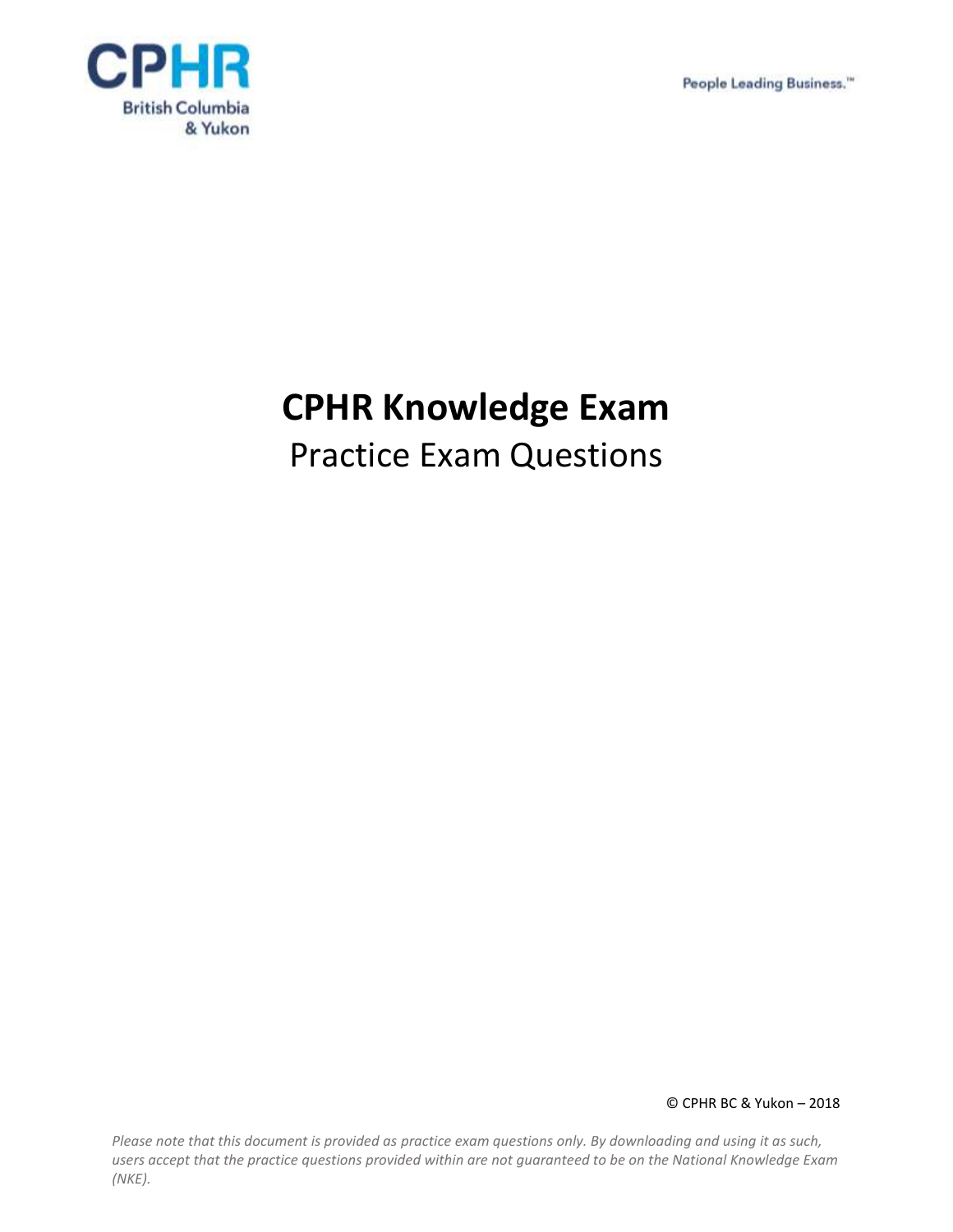## **PRACTICE EXAM QUESTIONS: STRATEGY**

#### **References**

- 1. What is typically considered as part of cost planning for a major project?
	- a. The cost of labour
	- b. A contingency fund for unexpected situations
	- c. Historical data from previous projects
	- d. All of the above
- 2. Which strategy is an attempt to increase the viability of an organization?
	- a. Turnaround strategy
	- b. Emergent strategy
	- c. Intended strategy
	- d. Business strategy
- 3. What is Lewin's model for managing change based on?
	- a. Comparative analysis
	- b. Force field analysis
	- c. Ratio analysis
	- d. Cost-benefit analysis
- 4. What does the Delphi technique identify?
	- a. Human conflict
	- b. Future trends
	- c. Turnover percentage
	- d. Risk exposure
- 5. Which ethical theory emphasizes the results of behavior?
	- a. Moral based
	- b. Deontology
	- c. Character
	- d. Consequential

Author: Belcourt, M., & McBey, K., Year: 2016, Title: Strategic human resources planning (6th ed.)., Publisher: Toronto: Nelson Education Ltd., Page(s): 6

Author: Nelson, D. L., Campbell Quick, J., Armstrong, A., & Condie, J., Year: 2015, Title: ORGB (2nd ed.)., Publisher: Toronto: Nelson Education Ltd., Page(s): 292-293

Author: Belcourt, M., & McBey, K., Year: 2016, Title: Strategic human resources planning (6th ed.)., Publisher: Toronto: Nelson Education Ltd., Page(s): 117

Author: Nelson, D. L., Campbell Quick, J., Amrstrong, A., & Condie, J., Year: 2015, Title: ORGB (2nd ed.)., Publisher: Toronto: Nelson Education Ltd., Page(s): ch 2 pg 28-29

#### © CPHR BC & Yukon – 2018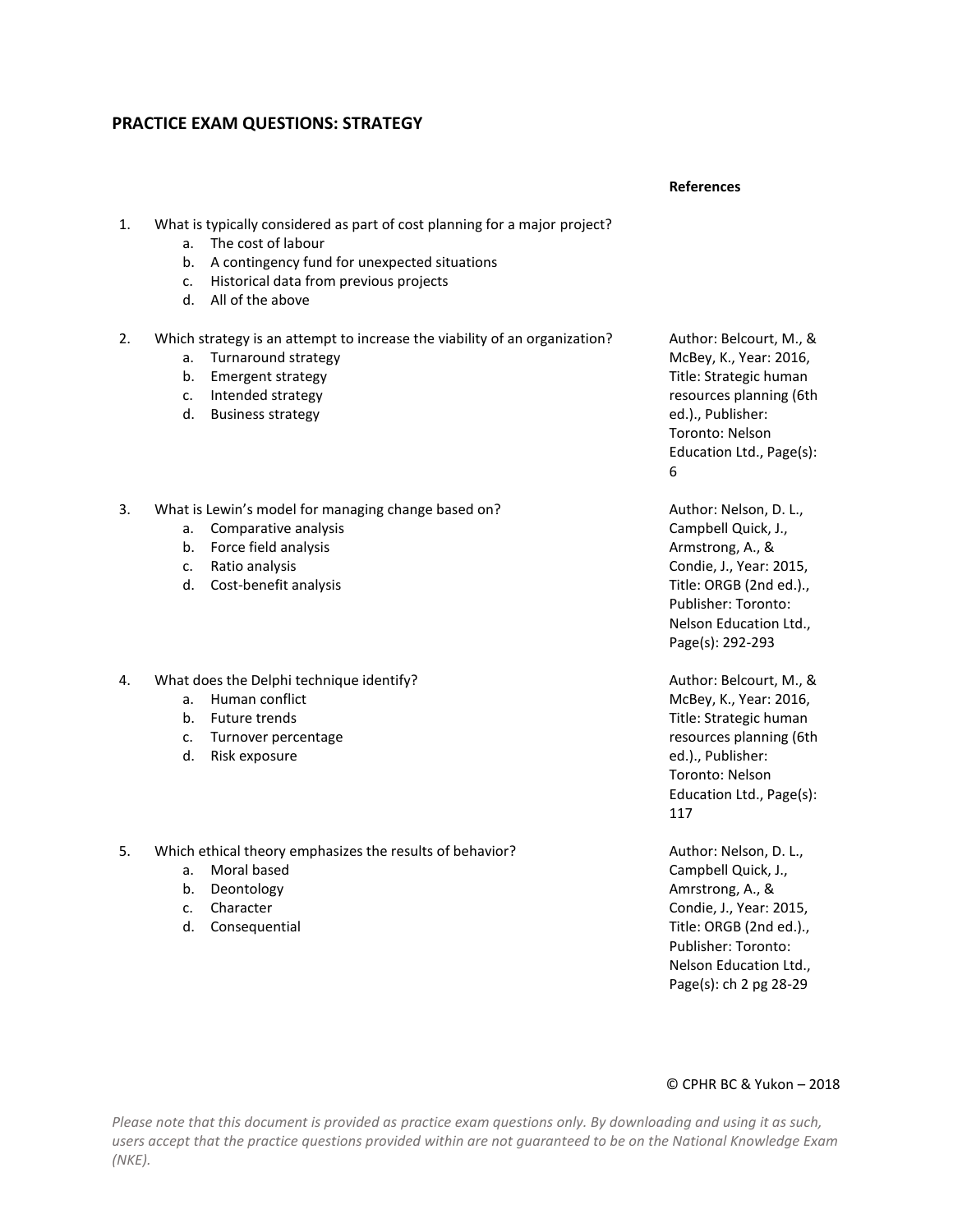| 6.  | What is the first step in the human resources planning model?<br>Analyze supply of labor<br>a.<br>Forecast demand for labor<br>b.<br>Complete a trend analysis<br>c.<br>d. Conduct an environmental scan                                                                                                                                                                                                                                                                                                                             | <b>Human Resources</b><br>Management in<br>Canada; 10th edition                          |
|-----|--------------------------------------------------------------------------------------------------------------------------------------------------------------------------------------------------------------------------------------------------------------------------------------------------------------------------------------------------------------------------------------------------------------------------------------------------------------------------------------------------------------------------------------|------------------------------------------------------------------------------------------|
| 7.  | Which term is used for an organization that has developed the continuous<br>capacity to adapt and change?<br>Matrix organization<br>а.<br>b.<br>Learning organization<br>Product oriented organization<br>c.<br>d.<br>Involvement oriented organization                                                                                                                                                                                                                                                                              | Organizational<br>Behaviour: Concepts,<br>Controversies,<br>Applications; 6th<br>edition |
| 8.  | What is a balanced scorecard?<br>Standardized form of employee appraisal that relies on several<br>a.<br>types of evaluations<br>Weighted checklist created by a department head higher than<br>b.<br>that of a direct supervisor<br>Performance measurement examining organizational learning,<br>c.<br>financial management, internal operations, and customer<br>management<br>Series of performance review sessions giving employees feedback<br>d.<br>about their past performance or future potential with the<br>organization | Canadian Human<br>Resources<br>Management: A<br>Strategic Approach;<br>10th edition      |
| 9.  | Which term is defined as the systematic, regular monitoring of major<br>external forces that influence the organization?<br>Demand forecasting<br>a.<br>b. Workforce planning<br>Environmental scanning<br>c.<br>d.<br>Competitor benchmarking                                                                                                                                                                                                                                                                                       | <b>Managing Human</b><br>Resources; 5th edition                                          |
| 10. | Which term is best described as the extent to which an issue requires the<br>application of ethical principles?<br>Moral intensity<br>a.<br>Values congruence<br>b.                                                                                                                                                                                                                                                                                                                                                                  | Canadian Organizational<br>Behaviour; 9th edition                                        |

*Please note that this document is provided as practice exam questions only. By downloading and using it as such, users accept that the practice questions provided within are not guaranteed to be on the National Knowledge Exam (NKE).*

c. Distributive justice d. Social responsibility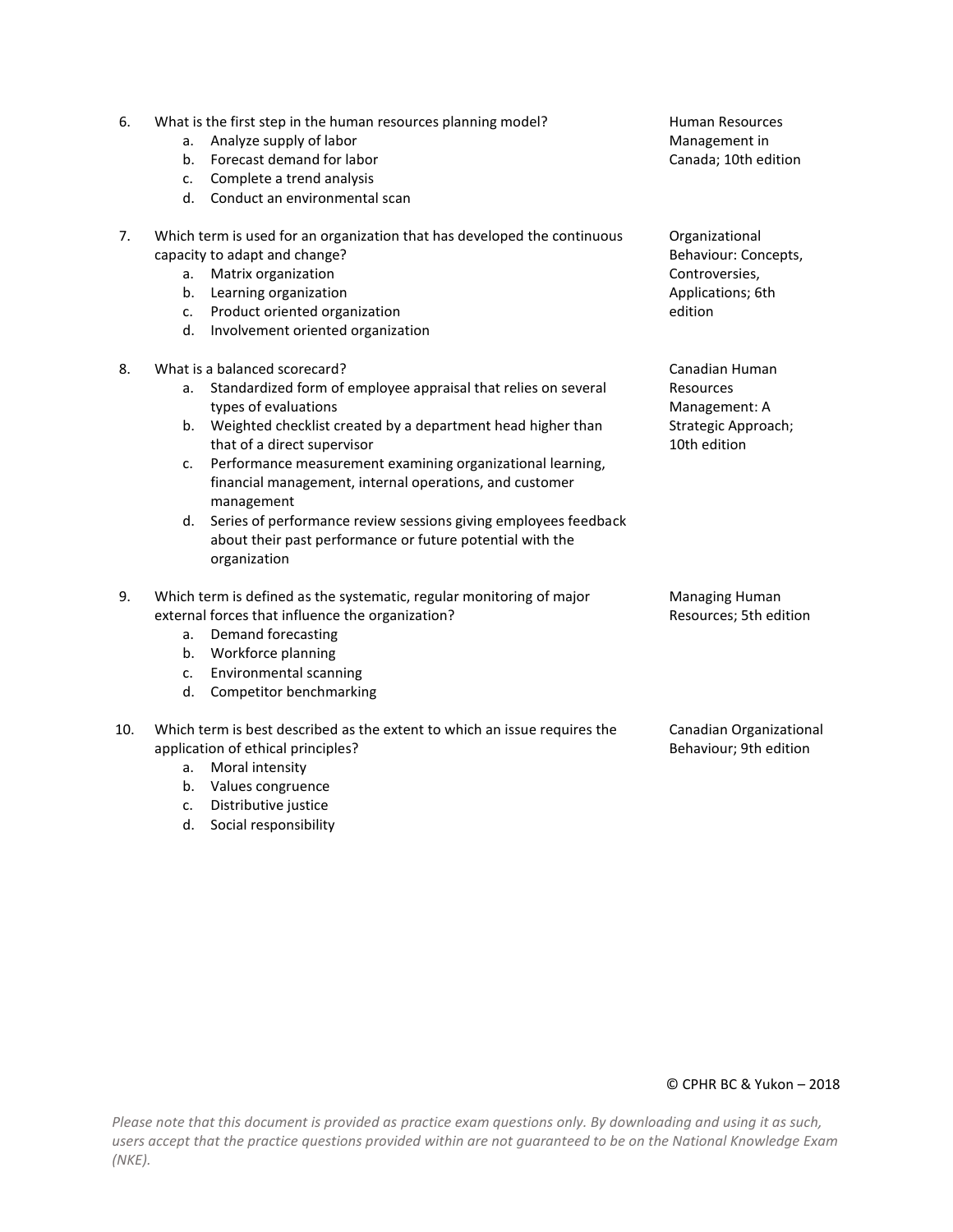## **PRACTICE EXAM QUESTIONS: PROFESSIONAL PRACTICE**

|    |                                                                                                                                                                                                                                                                                                                                                                                                                         | <b>References</b>                                                                      |
|----|-------------------------------------------------------------------------------------------------------------------------------------------------------------------------------------------------------------------------------------------------------------------------------------------------------------------------------------------------------------------------------------------------------------------------|----------------------------------------------------------------------------------------|
| 1. | It is a violation of the Canadian Human Rights Act to make a<br>hiring decision based on which of the following?<br>Disability<br>a.<br><b>Political beliefs</b><br>b.<br>Tattoos<br>c.<br>Smoking habits<br>d.                                                                                                                                                                                                         |                                                                                        |
| 2. | Which is the body of labour relations statutes that covers<br>most employees under federal jurisdiction?<br>Canada Labour Code<br>a.<br>Occupational Health and Safety Act<br>b.<br><b>Federal Labour Relations Act</b><br>c.<br>Canadian Human Rights Act<br>d.                                                                                                                                                        | Canadian Industrial Relations; 3rd<br>edition                                          |
| 3. | Which sections are in the national code of ethics?<br>Confidentiality, conflict of interest, legal<br>a.<br>requirements, and rights in the workplace<br>Confidentiality, conflict of interest, legal<br>b.<br>requirements, and reinforcements<br>Confidentiality, conflict of interest, competence,<br>c.<br>and legal requirements<br>Confidentiality, conflict of interest, competence,<br>d.<br>and reinforcements | <b>National Code of Ethics</b>                                                         |
| 4. | What is the primary challenge when dealing with generation<br>Y employees?<br>Their desire for autonomy<br>a.<br>Their pervasive feeling of boredom<br>b.<br>Their need for clearly established rules<br>c.<br>Their need for involvement in decision-making<br>d.                                                                                                                                                      | Canadian Human Resources<br>Management: A Strategic<br>Approach; 10th edition - online |
| 5. | When terminating employees, what is ensuring the fairness<br>and justice of the decision called?<br>Distributive justice<br>a.<br>Procedural justice<br>b.<br>Interactional justice<br>c.<br>Retributive justice<br>d.                                                                                                                                                                                                  | Human Resources Management in<br>Canada; 11th edition                                  |

#### © CPHR BC & Yukon – 2018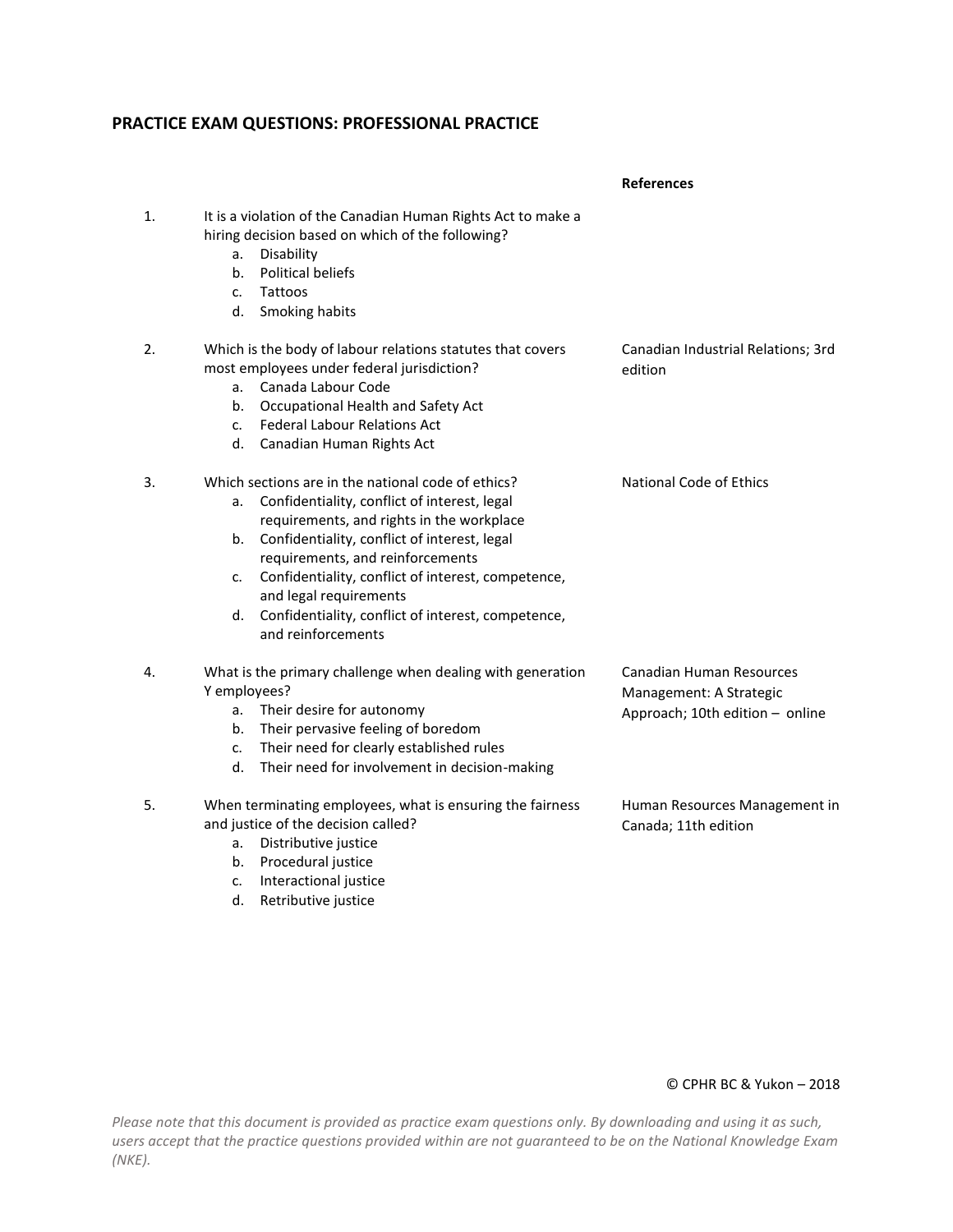| 6.  | What is the result of cultural diversity within organizational<br>teams?                                                                                                                                                                                                                                                                                                                                                                                                           | Human Resource Management;<br>12th edition                             |
|-----|------------------------------------------------------------------------------------------------------------------------------------------------------------------------------------------------------------------------------------------------------------------------------------------------------------------------------------------------------------------------------------------------------------------------------------------------------------------------------------|------------------------------------------------------------------------|
|     | Teams that immediately share a common identity<br>а.<br>and functions more smoothly                                                                                                                                                                                                                                                                                                                                                                                                |                                                                        |
|     | An increase in the organization's revenues from<br>b.<br>clients who share the cultural norms of team<br>members                                                                                                                                                                                                                                                                                                                                                                   |                                                                        |
|     | A shift in the behaviours and thinking of team<br>c.<br>members to conform with local norms and to value<br>similar types of rewards                                                                                                                                                                                                                                                                                                                                               |                                                                        |
|     | A potential for conflict if team members have not<br>d.<br>been provided with appropriate training to help<br>them respect cultural differences                                                                                                                                                                                                                                                                                                                                    |                                                                        |
| 7.  | Which is an example of ethical misconduct in human<br>resources activities?<br>Making errors in an offer letter<br>a.<br>Failing to update the code of conduct<br>b.<br>Showing favoritism in hiring and promotion<br>c.<br>Being absent from health and safety meetings<br>d.                                                                                                                                                                                                     | Human Resource Management;<br>2nd edition                              |
| 8.  | Which relationship best supports mentoring opportunities?<br>Senior leadership as managers to junior employees<br>a.<br>Direct supervisors as mentors to junior employees<br>b.<br>Qualified external coaches as mentors to<br>c.<br>employees<br>d. Co-workers from different departments as mentors<br>to employees                                                                                                                                                              | <b>Strategic Human Resources</b><br>Planning                           |
| 9.  | What substantial change in hiring practices resulted from<br>the landmark Meiorin decision?<br>Employers may use a three-step test to defend a<br>a.<br>discriminatory employment practice or policy<br>Employers can use a bona fide occupational<br>b.<br>requirement as a proactive equity tool<br>Female and male firefighters are no longer<br>c.<br>required to take an aerobic test<br>Female and male firefighters are now required to<br>d.<br>take the same aerobic test | Recruitment and Selection in<br>Canada; 6th edition, p. 93             |
| 10. | What factual information is included as personal<br>information under the Personal Information Protection and<br>Electronic Documents Act?<br>Included in the individual tax file<br>a.<br>Related to the employment of an individual<br>b.<br>Recorded or not, about an individual<br>c.                                                                                                                                                                                          | <b>Canadian Human Resources</b><br>Management: A Strategic<br>Approach |

*Please note that this document is provided as practice exam questions only. By downloading and using it as such, users accept that the practice questions provided within are not guaranteed to be on the National Knowledge Exam (NKE).*

d. Recorded in an individual's health file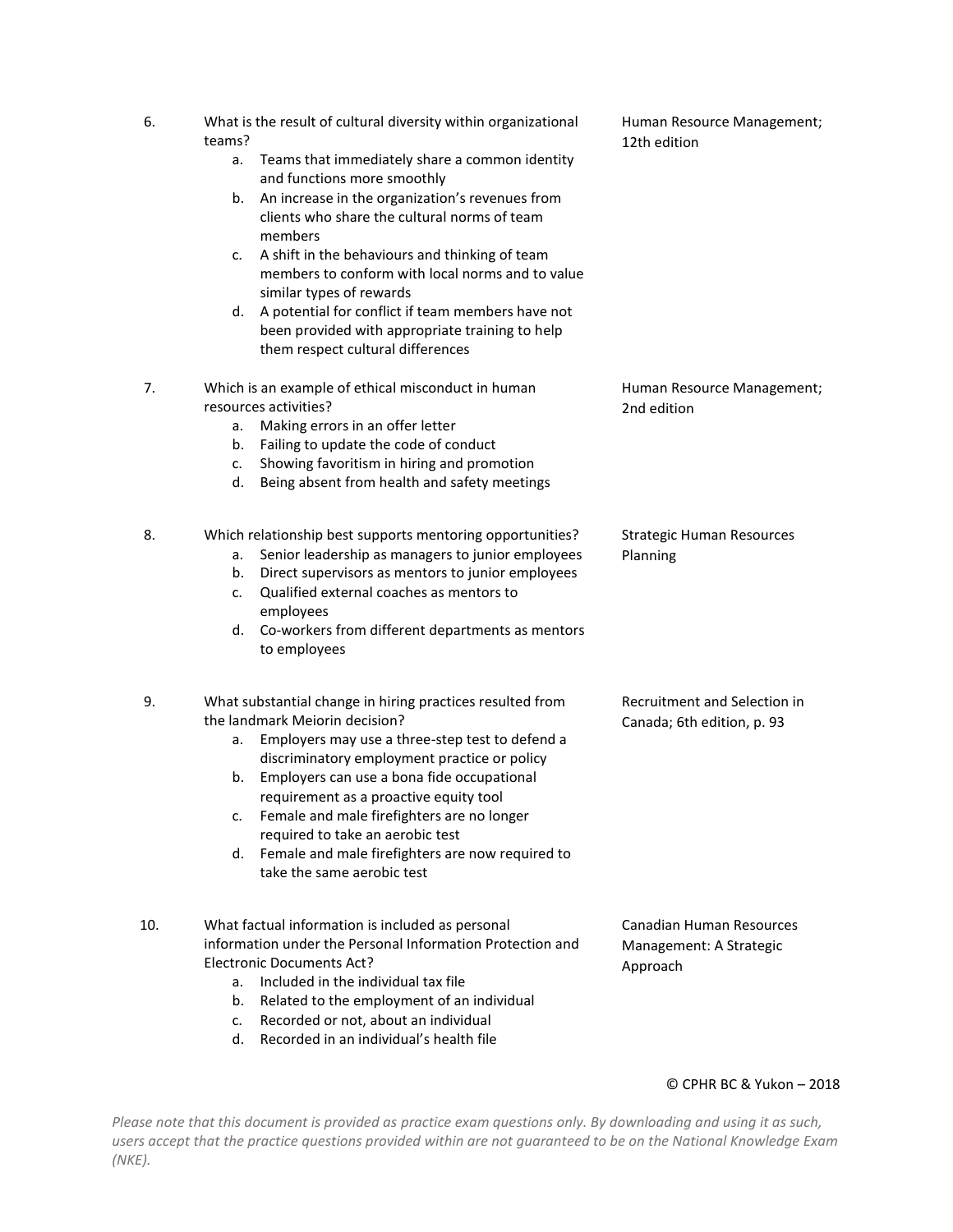## **PRACTICE EXAM QUESTIONS: ENGAGEMENT**

#### **References**

- 1. Which are goal directed forces that people experience? Canadian
	- a. Drives
	- b. Needs
	- c. Prime movers
	- d. Personal behaviours
- 2. Which is a key benefit of a successful employee suggestion program for an organization?
	- a. Ensures employee retention in mid-level positions while allowing healthy Behaviour turnover in entry-level positions
	- b. Enables employees to understand how difficult management positions are, thus increasing employee engagement
	- c. Attracts the right employees to the organization by ensuring only those willing to make proactive suggestions will be hired
	- d. Allows management to monitor employees' feelings and concerns while making it clear that employees can communicate concerns and get responses
- 3. Which workplace characteristics is typical of baby boomers Fundamentals of
	- a. Flexible
	- b. Compliant
	- c. Team oriented
	- d. Able to multi task

4. What themes are included when increasing employment engagement? Stewart, E., and al.

- a. Satisfaction with the job, prospects for future growth, an opportunity for challenging work
- b. Compensation expectations, assessment of the benefits package, and feelings about the physical work space
- c. Degree of boredom employees have in their work, ability to relate to coworkers, and pension matching
- d. 360˚ feedback with managers, expectations for promotion, and difficulty in communicating with managers
- 5. Which statement describes the six sigma methodology? The statement of the Belcourt, M and al.
	- a. It is a set of principles and practices whose core ideas include understanding customer needs, doing things right the first time, and striving for continuous improvement
	- b. It is a method for reprogramming the way employees intuitively want to work with the best process for productivity
	- c. It refers to creating a plan for employees based on their current skills and retraining to fit the new job requirements

Organizational Behaviour; 9th Edition

Fundamentals of Organizational

Organizational Behaviour

(2017) Essentials of Managing Human Resources, 6th Edition, page 77

(2017) Managing Human Resources, Eight Canadian Edition, page 6

#### © CPHR BC & Yukon – 2018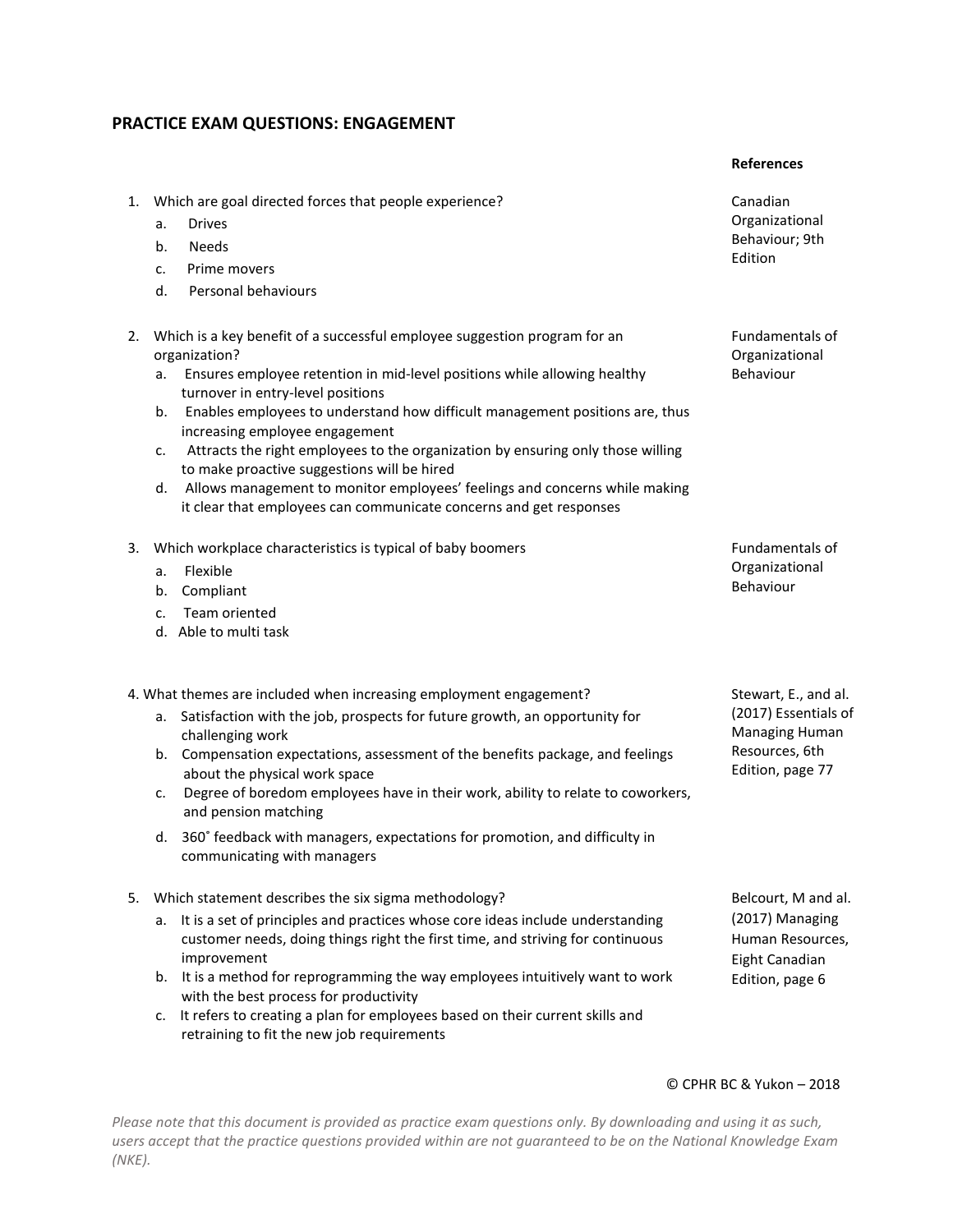- d. It was developed in Japan to break down job requirements, easily creating a training program that could be used in all cultures
- 6. Which action accurately describes the field of study known as organizational behaviour?
	- a. Articulating the morals and values of an organization's senior management
	- b. Analyzing how day-to-day behaviours affect productivity
	- c. Understanding how core values align with the corporate strategic goals
	- d. Understanding the attitudes and behaviours of individuals and groups in organizations
- 7. Which managerial strategy assumes that work can be intrinsically motivating if the organization is structured properly?
	- a. High involvement can be a state of the canada; 5th edition
	- b. Low-cost business
	- c. Classical
	- d. Human relations

8. Which is the most common informal network in an organization? The contractional organizational

- a. Grapevine
- b. Newsletter
- c. Small group network
- d. Social media

9. Which suggests that individuals are more likely to attempt a particular behaviour if they believe that they can do it and believe that they will receive a reward they value?

- a. Attribution theory
- b. Entitlement theory
- c. Expectancy theory
- d. Reinforcement theory

10. Which is the most important component of a team's effectiveness? The Component of a team's effectiveness?

- a. Formation of subgroups within the team
- b. Management of strong differences of opinion
- c. Receipt of support from the organization
- d. Indifferent employees

Strategic Compensation in

Ref: Nelson, D. and al. (2015) ORGB, Second Canadian Edition; Page 4.

Behaviour: Concepts, Controversies, Applications; 5th edition

Strategic Compensation in Canada; 5th edition

Behaviour: Concepts, Controversies, Applications; 6th edition

#### © CPHR BC & Yukon – 2018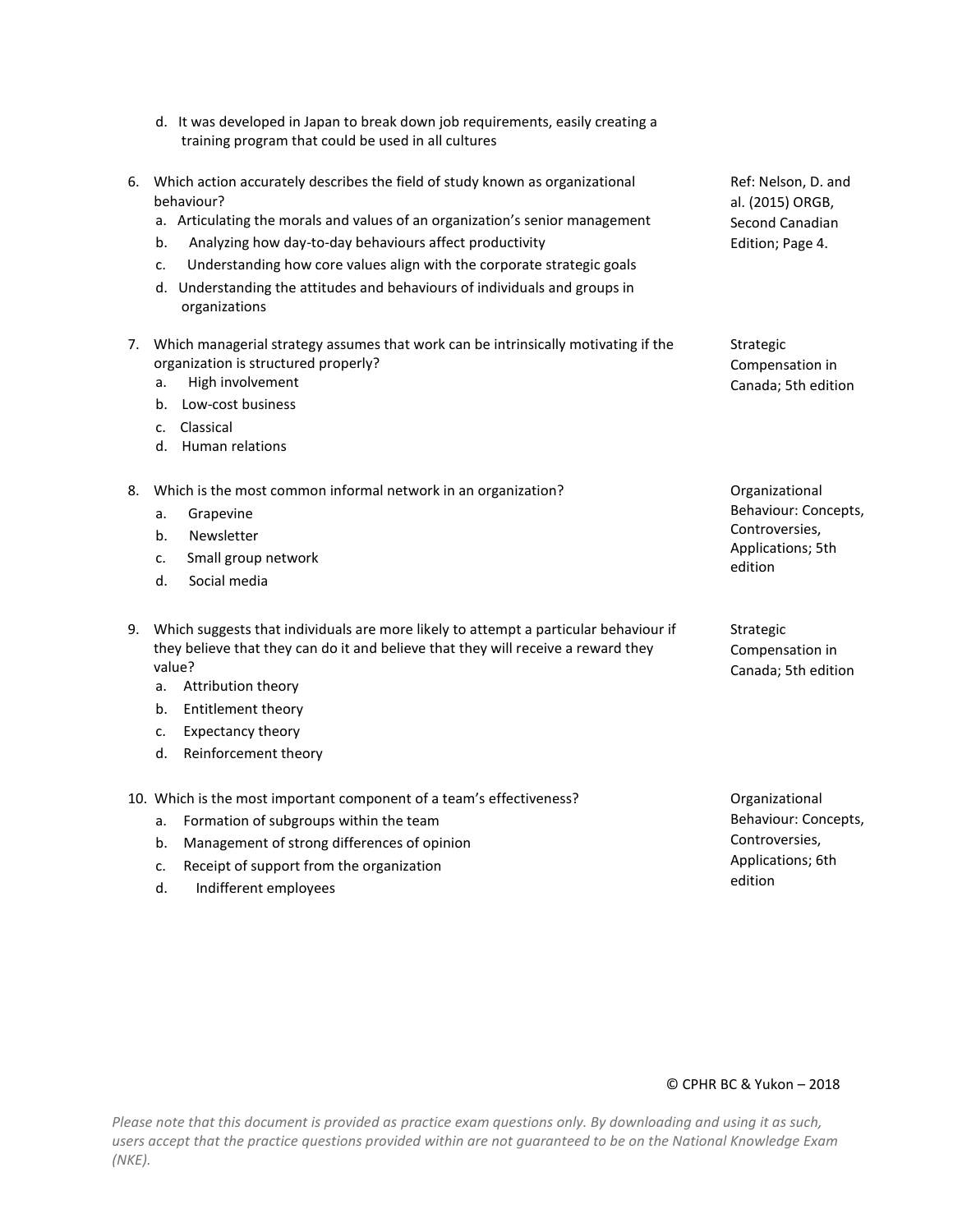## **PRACTICE EXAM QUESTIONS: WORKFORCE PLANNING & TALENT MANAGEMENT**

|              |                                                                                                                                                                                                                                                                                                                  | <b>References</b>                                           |
|--------------|------------------------------------------------------------------------------------------------------------------------------------------------------------------------------------------------------------------------------------------------------------------------------------------------------------------|-------------------------------------------------------------|
| $\mathbf{1}$ | In which environment do job knowledge tests tend to have higher validity?<br>Fast paced jobs<br>a.<br>High complexity jobs<br>b.<br>Single task jobs<br>c.<br>Entry level jobs<br>d.                                                                                                                             | Recruitment and<br>Selection in<br>Canada; 4th edition      |
| 2            | Which succession planning approach includes coaching, assistant-to<br>positions, and committee assignments?<br>Job site development<br>a.<br>Offsite development<br>b.<br>Encapsulated development<br>c.<br>Management development<br>d.                                                                         | Human Resource<br>Management; 2nd<br>edition                |
| 3            | Which is the first priority of an effective succession management program?<br>To have a plan to replace the organization's leaders<br>а.<br>To prepare for expected and unexpected turnover<br>b.<br>To train current managers to replace leaders<br>c.<br>To anticipate mergers and acquisitions<br>d.          | Strategic Human<br>Resource Planning;<br>4th edition        |
| 4            | What human resources forecasting activity focuses on the flow or<br>sequencing of several work activities?<br>Process-based<br>a.<br>Event-based<br>b.<br>Chart-based<br>c.<br>Transaction-based<br>d.                                                                                                           | Strategic Human<br>Resource Planning;<br>6th edition, p. 81 |
| 5            | What does a yield ratio provide?<br>The average cost comparison of two methods of hire<br>a.<br>The determination of costs of recruitment and selection<br>b.<br>Time and costs related to hiring people<br>c.<br>The percentage of applications who advance to the next stage of<br>d.<br>the selection process | Managing Human<br>Resources; 8th<br>edition, p. 180         |
| 6            | Which statement best describes the benefits of using a peer appraisal?<br>Leadership, interpersonal, and other skills can be identified<br>a.<br>It allows subjectivity in the assessment of coworkers<br>b.<br>Managers gain greater control of the ratings of employees<br>c.                                  | Managing Human<br>Resources; 8th<br>edition, p. 295         |

d. All biases are identified within the evaluation process

### © CPHR BC & Yukon – 2018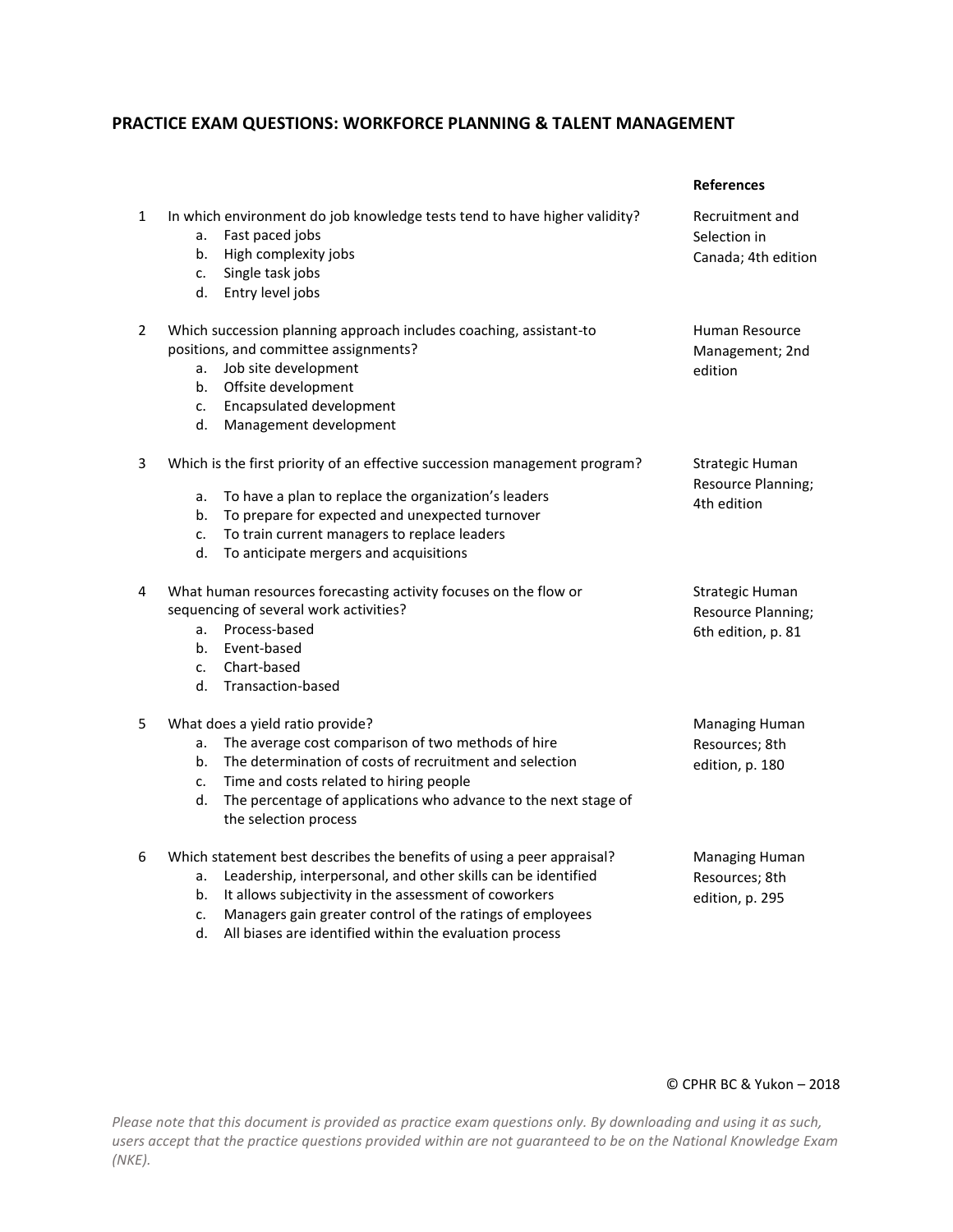| $\overline{7}$ | Which technique determines what a worker does and what is<br>accomplished? |                                                                        | Recruitment and<br>Selection in |
|----------------|----------------------------------------------------------------------------|------------------------------------------------------------------------|---------------------------------|
|                | a.                                                                         | Task inventory                                                         | Canada; 5th edition             |
|                | b.                                                                         | Job elements method                                                    |                                 |
|                | c.                                                                         | Functional job analysis                                                |                                 |
|                | d.                                                                         | Position analysis questionnaire                                        |                                 |
| 8              |                                                                            | Which is an advantage of piece work?                                   | Strategic                       |
|                | a.                                                                         | It works well with changing technology                                 | Compensation in                 |
|                | b.                                                                         | It promotes work of high quality standards                             | Canada; 6th                     |
|                | $\mathsf{C}$ .                                                             | It reduces the need for supervision of work                            | edition, p. 137                 |
|                | d.                                                                         | It is effective with tasks that are interdependent                     |                                 |
| 9              |                                                                            | Which benefit are non-unionized workers more likely to have than their | Strategic                       |
|                | unionized counterparts?                                                    |                                                                        | Compensation in                 |
|                | a.                                                                         | Merit pay                                                              | Canada; 4th edition             |
|                | b.                                                                         | Pension plan                                                           |                                 |
|                | C <sub>1</sub>                                                             | Paid sick leave                                                        |                                 |
|                | d.                                                                         | Dental coverage                                                        |                                 |
|                |                                                                            |                                                                        |                                 |

- 10 Which is a formalized method for resolving disputes regarding the interpretation of terms in a collective agreement?
	- a. Primary boycott
	- b. Right to strike
	- c. Arbitration panel
	- d. Grievance procedure

Canadian Human Resources Management: A Strategic Approach;

7th edition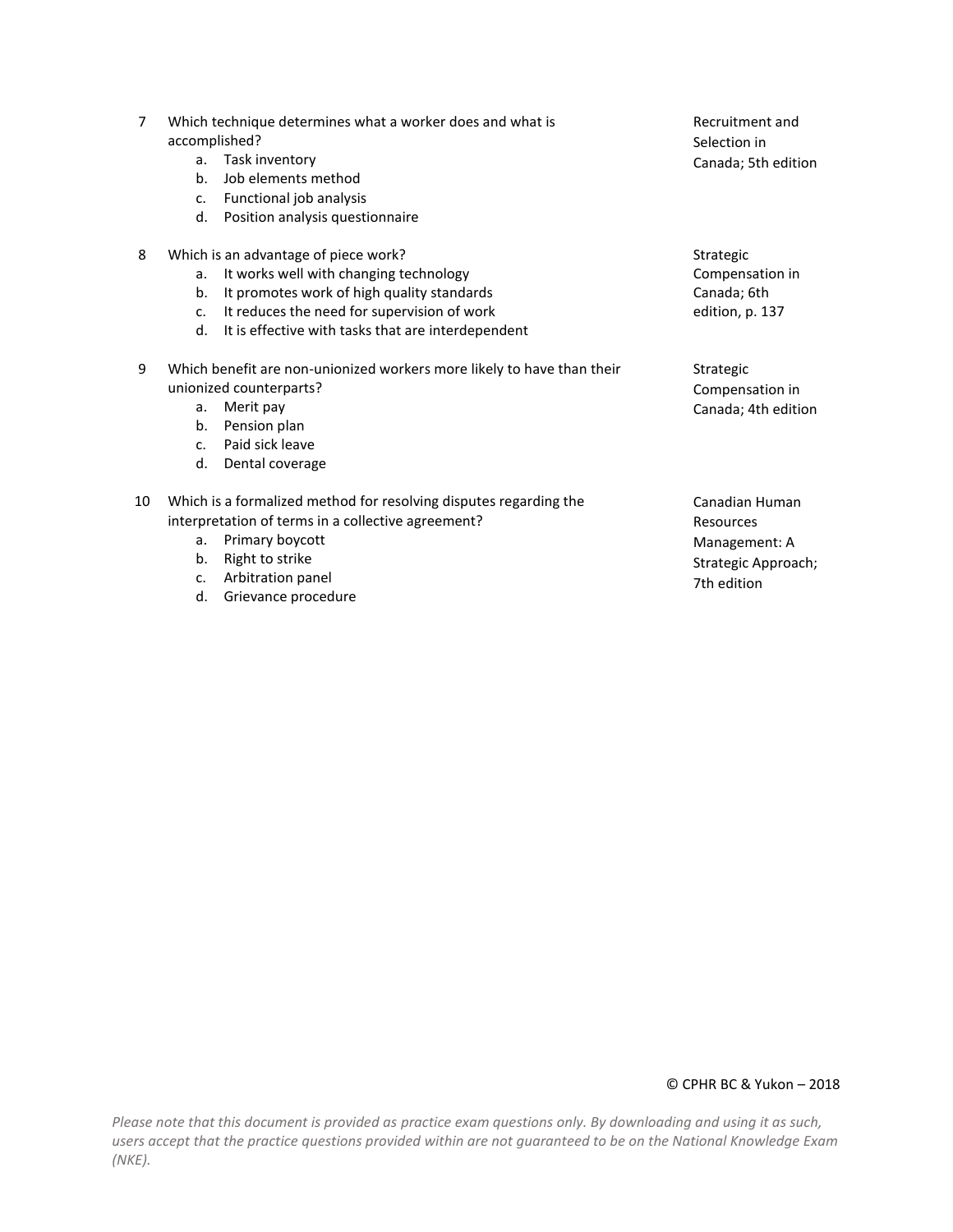## **PRACTICE EXAM QUESTIONS: LABOUR AND EMPLOYEE RELATIONS**

|   |                                                                                                                                                                                                                                                                                                                                                                                                                                                                                                                    | <b>References</b>                              |
|---|--------------------------------------------------------------------------------------------------------------------------------------------------------------------------------------------------------------------------------------------------------------------------------------------------------------------------------------------------------------------------------------------------------------------------------------------------------------------------------------------------------------------|------------------------------------------------|
| 1 | Which labour-management dispute process involves a neutral<br>third-party issuing a final binding decision?<br>Arbitration<br>a.<br>Conciliation<br>b.<br>Mediation<br>c.<br>d.<br>Dispute resolution                                                                                                                                                                                                                                                                                                              | Managing Human Resources;<br>7th edition       |
| 2 | In labour relations, which is the principle whereby management<br>retains all rights it held before unionization except those changed<br>by the collective agreement?<br>Residual rights<br>a.<br>Rights of parties<br>b.<br>Union concessions<br>$\mathsf{C}$ .<br>d.<br>Management authority                                                                                                                                                                                                                     | Industrial Relations in Canada;<br>2nd edition |
| 3 | Which aspect of a collective agreement allows both parties to<br>interpret and give meaning to various clauses and transforms the<br>document into a "living organism"?<br>Management rights<br>a.<br>Grievance procedure<br>b.<br>Disciplinary procedure<br>$\mathsf{C}$ .<br>Employee security provisions<br>d.                                                                                                                                                                                                  | <b>Human Resources</b><br>Management           |
| 4 | In response to a union organizing campaign, employers have the<br>legal right to take which action?<br>a. To give all employees an immediate, unprecedented<br>wage increase<br>To warn employees that layoffs most certainly will occur<br>b.<br>if they unionize<br>To prohibit the distribution of union literature on<br>c.<br>company property on company time<br>To state the company's position on unionization during a<br>d.<br>regular mandatory monthly staff meeting                                   | Human Resource<br>Management in Canada         |
| 5 | What is arbitration?<br>A legislative return to work that orders employees back<br>a.<br>to work after a strike<br>A final binding decision on the process of how<br>b.<br>employees will be returning to work after a strike<br>The process whereby an impartial third party makes a<br>c.<br>final and binding decision on all outstanding issues in<br>dispute<br>A resource provided under the Employment Standards<br>d.<br>Act to make final decisions on outstanding issues<br>regarding working conditions | Industrial Relations in Canada;<br>2nd edition |

© CPHR BC & Yukon – 2018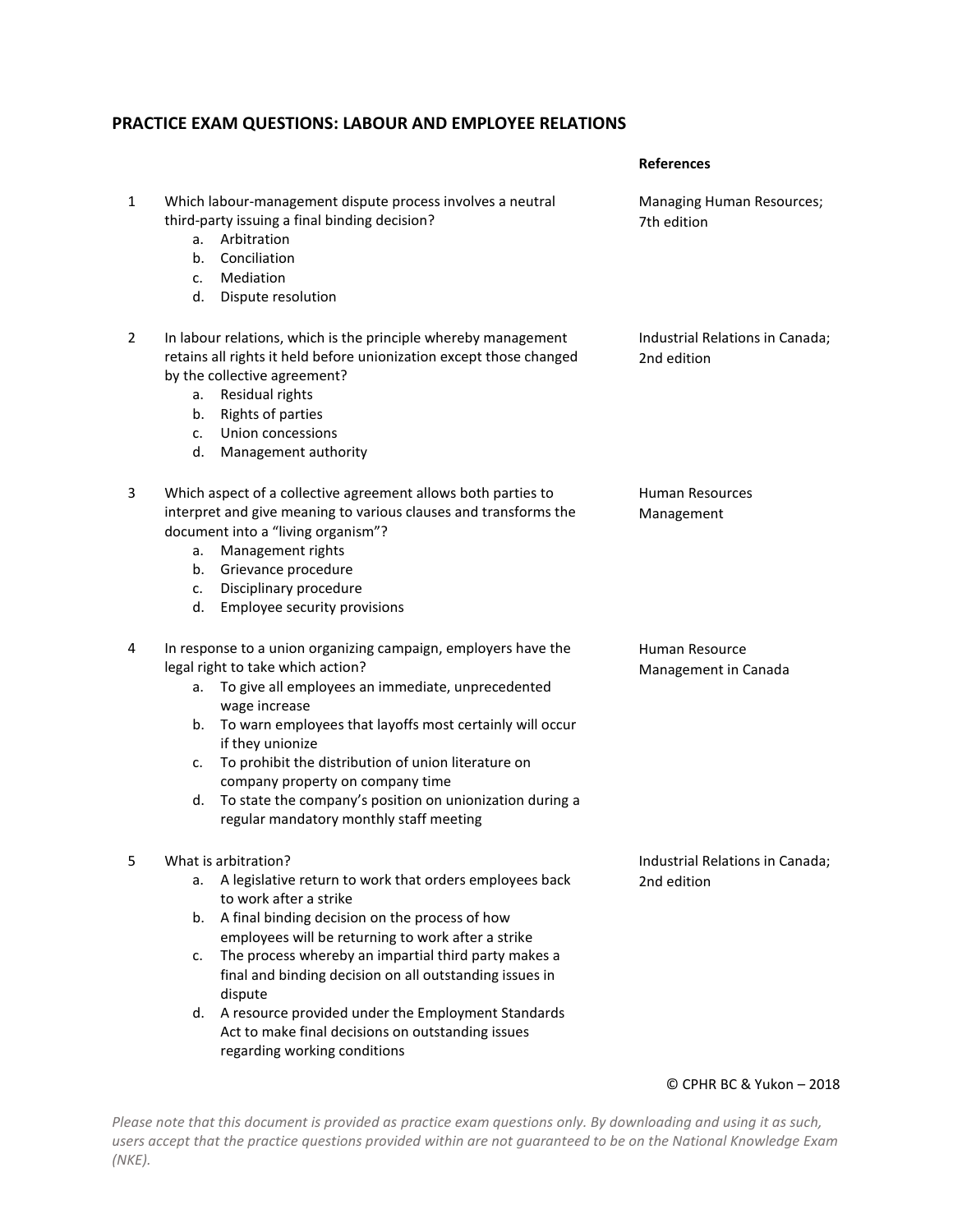| 6  | Which type of collective bargaining requires union and<br>management negotiators to take a mutual gains approach for a<br>win-win resolution?<br><b>Conciliation bargaining</b><br>a.<br>Distributive bargaining<br>b.<br>Integrative bargaining<br>c.<br>d.<br>Interest-based bargaining                                                                                        | <b>Essentials of Managing</b><br>Human Resources; 6th<br>edition, p. 340     |
|----|----------------------------------------------------------------------------------------------------------------------------------------------------------------------------------------------------------------------------------------------------------------------------------------------------------------------------------------------------------------------------------|------------------------------------------------------------------------------|
| 7  | Why do unions argue in favour of seniority provisions in<br>collective agreements?<br>Seniority provisions protect the rights of older<br>а.<br>employees<br>Seniority ensures best qualified workers are promoted<br>b.<br>Seniority prevents discrimination in the workplace<br>c.<br>Seniority is a fair and legitimate means of making<br>d.<br>employment related decisions | Management of Human<br><b>Resources</b>                                      |
| 8  | What is considered by authorities to be the heart of the collective<br>agreement and the safety valve that gives flexibility?<br>Primary boycott<br>а.<br>Right to strike<br>b.<br>Arbitration panel<br>$c_{\cdot}$<br>Grievance procedure<br>d.                                                                                                                                 | <b>Managing Human Resources</b>                                              |
| 9  | Which term refers to the authority to exercise exclusive<br>jurisdiction over conditions of employment?<br>Negotiations<br>а.<br>b.<br>Management rights<br>Collective bargaining<br>c.<br>d.<br>Pattern bargaining                                                                                                                                                              | <b>Human Resources</b><br>Management in Canada                               |
| 10 | What is the formal process to deal with disputes arising from a<br>collective agreement?<br>Grievance procedure<br>а.<br>Problem-solving mechanism<br>b.<br>Certificate appeal system<br>c.<br>Internal complaint procedure<br>d.                                                                                                                                                | Canadian Human Resources<br>Management: A Strategic<br>Approach; 7th edition |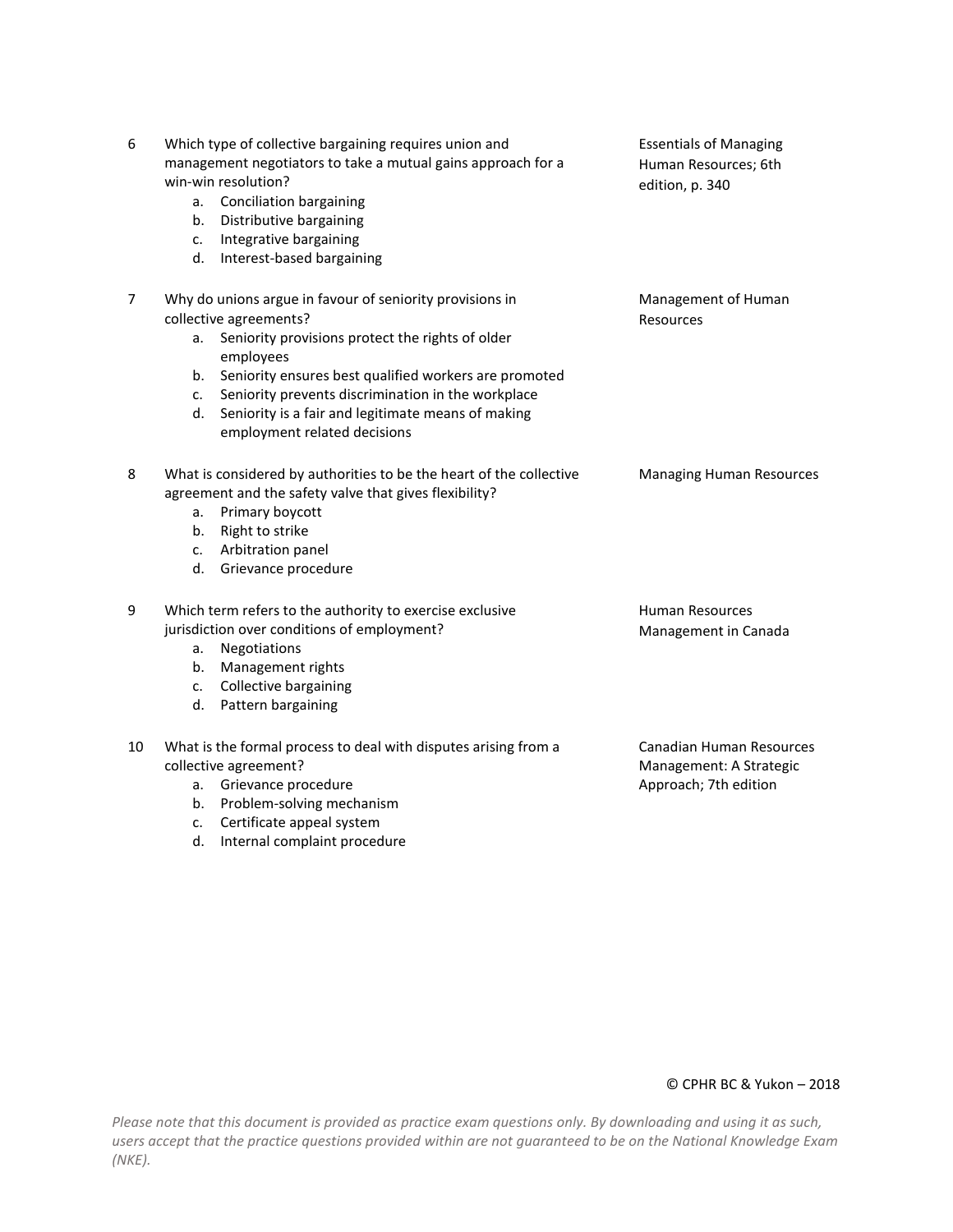## **PRACTICE EXAM QUESTIONS: TOTAL REWARDS**

#### **References**

- 1 Which pension plan has a predetermined outcome?
	- a. Contributory plan
	- b. Defined benefit plan
	- c. Defined contribution plan
	- d. Non-contributory plan

- 2 Which term refers to a method used to analyze whether a lead, lag, or match compensation level strategy is the most efficient for a given organization?
	- a. Merit pay grid
	- b. Graphic rating scale
	- c. Utility analysis
	- d. Compa ratio
- 3 Which of the following includes extrinsic and intrinsic factors and is implemented by an organization in order to influence employee behaviour?
	- a. Performance pay
	- b. Reward system
	- c. Base pay
	- d. Incentive plan
- 4 Which is the most cost-effective compensation strategy for a company whose cost of turnover and recruitment are low?
	- a. Utility
	- b. Lag
	- c. Lead
	- d. Match

(REF1) Author: Belcourt, M., Singh, P., Snell, S. A., Morris, S. S., Bohlander, G., Year: 2017, Title: Managing human resources (8th Canadian ed.)., Publisher: Toronto: Nelson Education Ltd., Page(s): 405

(REF1) Author: Long, R. J., Singh, P., & Belcourt, M., Year: 2018, Title: Strategic compensation in Canada (6th edition)., Publisher: Toronto, ON: Nelson Education Ltd., Page(s): 198

Strategic Compensation in Canada; 4th edition

Strategic Compensation in Canada; 5th edition

#### © CPHR BC & Yukon – 2018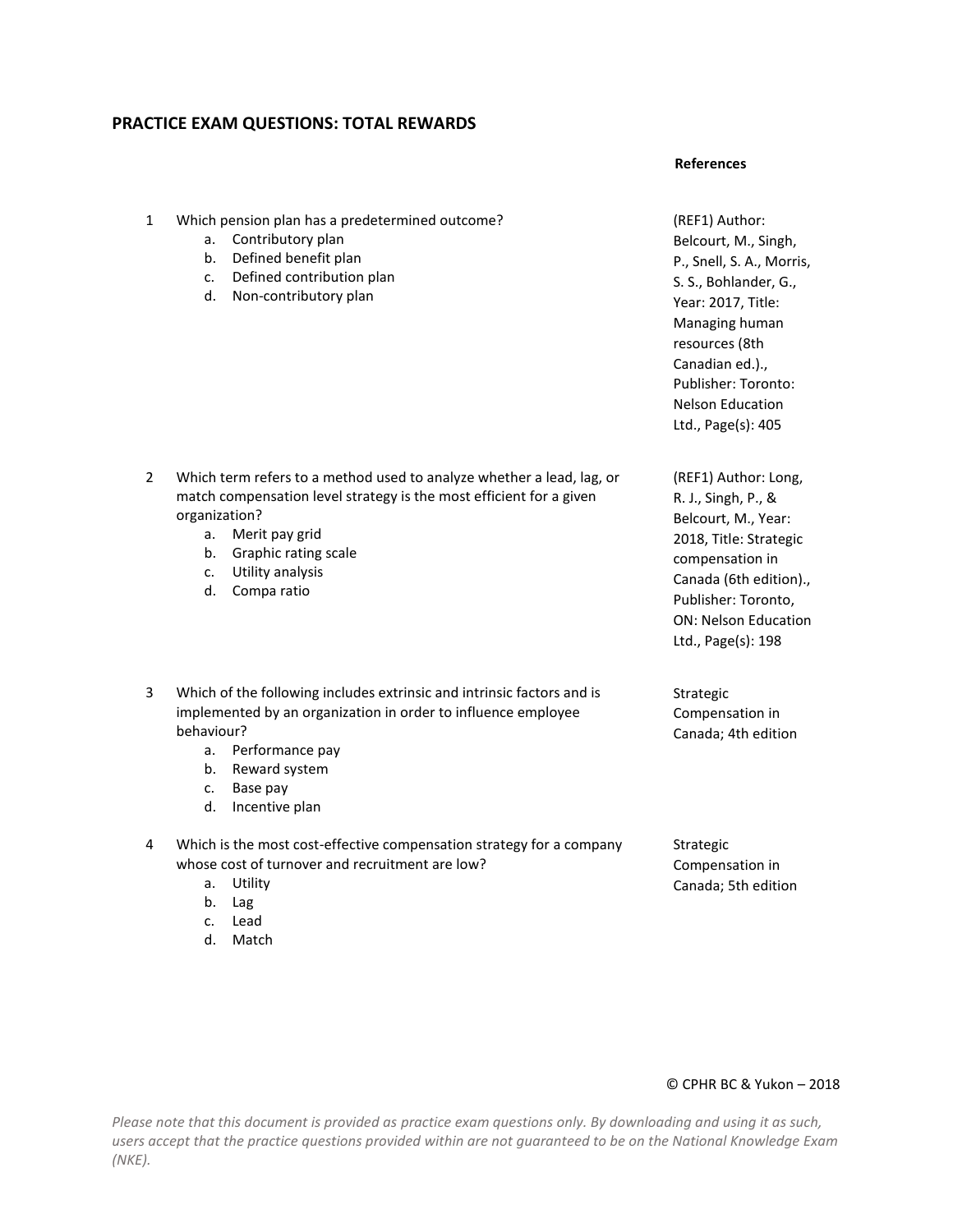| What is the study of people's vital statistics such as age, gender, race |  |
|--------------------------------------------------------------------------|--|
| and ethnicity, and location?                                             |  |

- a. Demography
- b. Multiculturalism
- c. Social responsibility
- d. Ethical responsibility

#### 6 How are employer contributions to workers compensation insurance determined?

- a. Contributions are determined solely by the safety risk within the industry
- b. Contributions are based on the number of employees in the organization
- c. Contributions are assessed as a percentage of payroll and vary with the nature of the industry
- d. Contributions are based on past injury claims made by the organization
- 7 What is the Fleishman job analysis system designed to do?
	- a. Classify jobs according to ability requirements
	- b. Generate the specific traits relevant to the job
	- c. Identify employee traits relevant to the target job
	- d. Distinguish between superior and inferior performance

## 8 Which employer paid benefit premium is considered a taxable benefit to the employee?

- a. Group life insurance
- b. Group dental insurance
- c. Long-term disability insurance
- d. Short-term disability insurance

#### 9 Which is a contextual variable used to determine the managerial strategy for building an appropriate reward system?

- a. Job design
- b. Job location
- c. Control system
- d. Organization size
- 10 What is a difference between a defined benefit pension plan and a defined contribution pension plan?
	- a. Retirement age
	- b. Employer tax implications
	- c. Employee contribution limits
	- d. Predictability of pension amounts

Recruitment, Selection and Deployment of Human Resources: A Canadian Perspective, Recruitment and Selection in Canada

Strategic Compensation in Canada; 3rd edition

Strategic Compensation in Canada; 4th edition, Strategic Compensation in Canada 3rd edition

Canadian Human Resources Management: A Strategic Approach

#### © CPHR BC & Yukon – 2018

*Please note that this document is provided as practice exam questions only. By downloading and using it as such, users accept that the practice questions provided within are not guaranteed to be on the National Knowledge Exam (NKE).*

The Future of Business; 3rd edition

Managing Human Resources; 7th edition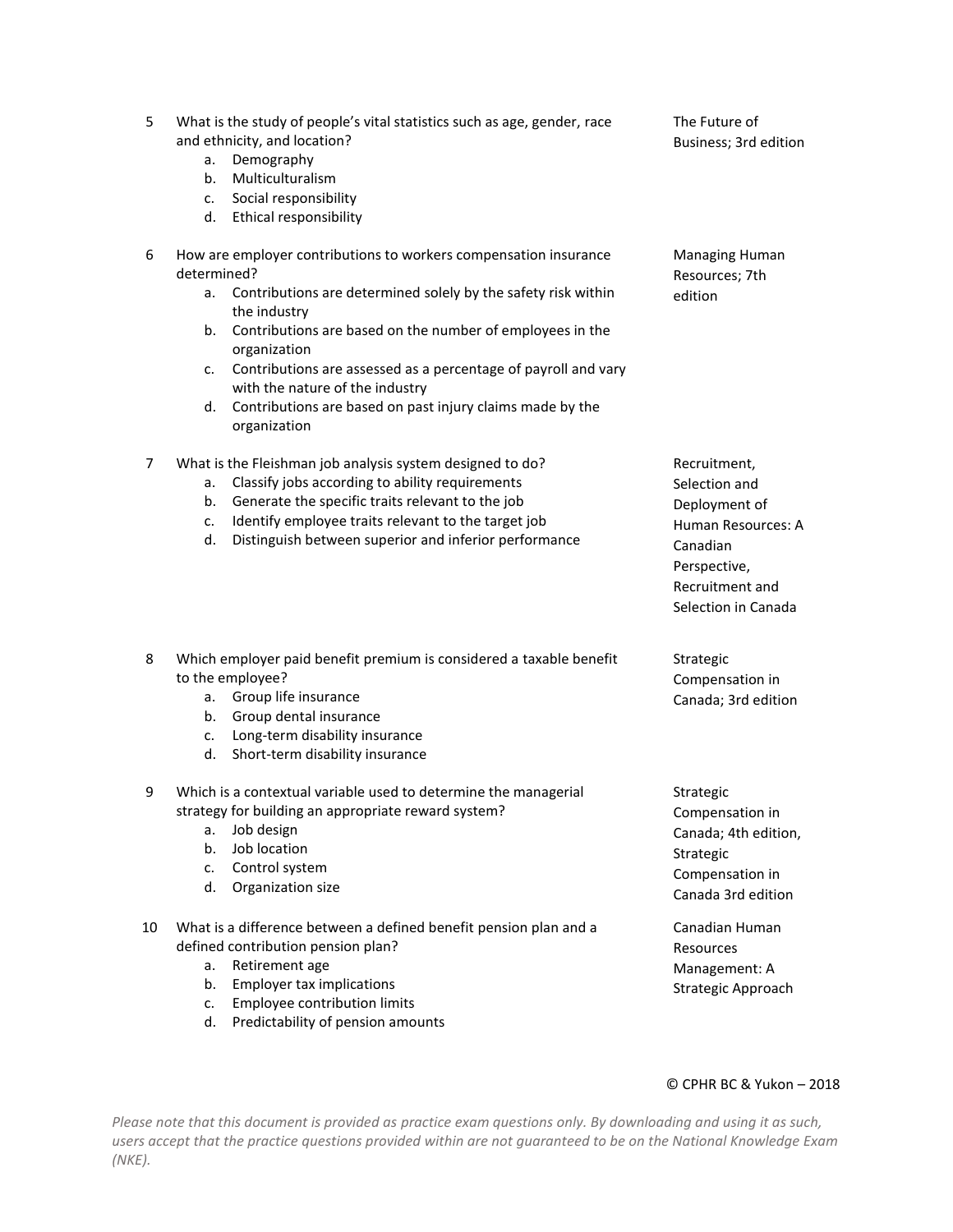## **PRACTICE EXAM QUESTIONS: LEARNING AND DEVELOPMENT**

|   |                                        |                                                                                                                                                                                                                                                                                                                                                                                                                               | <b>References</b>                                                                                                           |
|---|----------------------------------------|-------------------------------------------------------------------------------------------------------------------------------------------------------------------------------------------------------------------------------------------------------------------------------------------------------------------------------------------------------------------------------------------------------------------------------|-----------------------------------------------------------------------------------------------------------------------------|
| 1 | organizations?<br>а.<br>b.<br>c.<br>d. | How will increased use of new technologies for training delivery benefit<br>Improve customer satisfaction<br>Support retention of millennials<br>Allow trainers to understand how products are being used<br>Bring geographically dispersed employees to one central training<br>location                                                                                                                                     | <b>Employee Training &amp;</b><br>Development                                                                               |
| 2 | model?<br>a.<br>b.<br>c.<br>d.         | What are the four levels of training evaluation in Kirkpatrick's hierarchical<br>Reactions, behaviours, competency, results<br>Reactions, learning, behaviours, results<br>Learning, behaviours, skills, results<br>Learning, motivation, behaviours, results                                                                                                                                                                 | Saks, A. and Haccoun,<br>R. (2016) Managing<br>Performance through<br>Training and<br>Development; 7th<br>edition, page 340 |
| 3 | training?<br>а.<br>b.<br>c.<br>d.      | Which activity identifies the skills and knowledge that need to be covered in job<br>Job analysis<br>Task analysis<br>Cost-benefit analysis<br>Organizational analysis                                                                                                                                                                                                                                                        | <b>Human Resources</b><br>Management in<br>Canada; 12th edition                                                             |
| 4 | а.<br>b.<br>c.<br>d.                   | Management is aware of a manufacturing issue. What should be examined in<br>the training needs analysis to assist with resolving this problem?<br>Employee personnel history records<br>Employee time cards and absentee reports<br>Production records, quality control reports, and grievances<br>Workplace hazard audits                                                                                                    | Canadian Human<br>Resources<br>Management: A<br>Strategic Approach;<br>10th edition                                         |
| 5 | a.<br>b.<br>d.                         | Which activity is most likely to facilitate the transfer of learning?<br>Ensuring that all employees attend the same training program<br>Providing trainees with opportunities to apply to their job what they<br>have learned<br>c. Creating opportunities for trainees to apply for more senior positions<br>after training is complete<br>Allowing employees to update their job description after training is<br>complete | Managing<br>Performance Through<br>Training and<br>Development; 4th<br>edition                                              |
| 6 | а.<br>b.<br>c.<br>d.                   | How does a kinesthetic learner like to learn?<br>Using videos and other visual aids<br>Using a combination of videos and discussion<br>Using both talking and listening exercises<br>Using physical and tactile activities                                                                                                                                                                                                    | <b>Human Resources</b><br>Management in<br>Canada; 11th edition                                                             |

## © CPHR BC & Yukon – 2018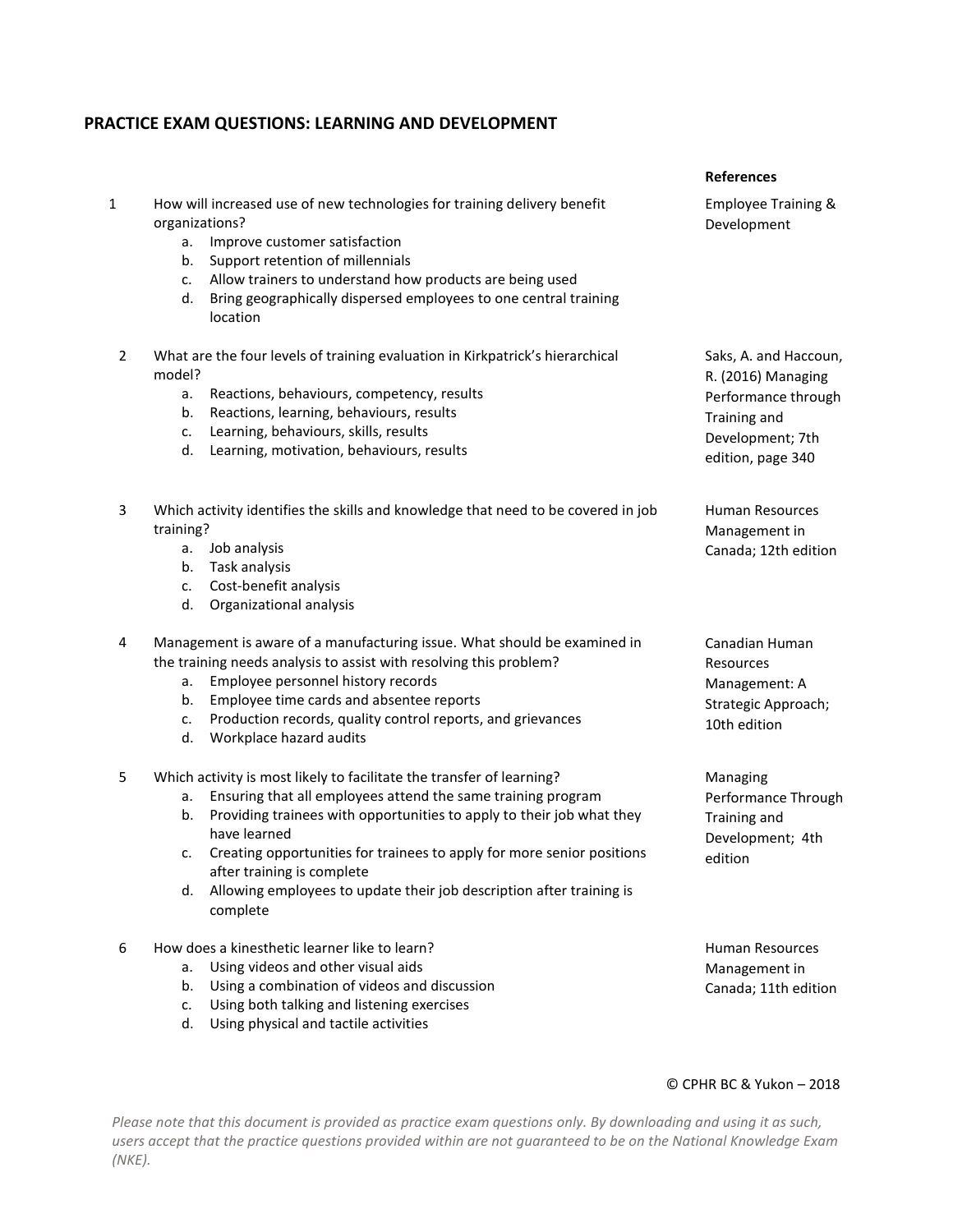| 7  | What provides a focus for both trainees and trainers, and the benchmark for<br>evaluating success of the training program?<br>Training objectives<br>a.<br>Task analysis<br>b.<br>Performance analysis<br>c.<br>Training needs assessment<br>d.                                                                                                                      | <b>Human Resources</b><br>Management in<br>Canada; 11th edition,<br><b>Human Resources</b><br>Management in<br>Canada; 12th edition |
|----|----------------------------------------------------------------------------------------------------------------------------------------------------------------------------------------------------------------------------------------------------------------------------------------------------------------------------------------------------------------------|-------------------------------------------------------------------------------------------------------------------------------------|
| 8  | Which method of training is most effective for improving a manager's problem-<br>solving skills?<br>a. Role play<br>Case study<br>b.<br>Behavioural modeling<br>c.<br>Self-directed learning<br>d.                                                                                                                                                                   | Managing<br>Performance Through<br>Training and<br>Development; 6th<br>edition                                                      |
| 9  | Which is the most common method for training non-managerial employees?<br>On the job training<br>a.<br>Internship program<br>b.<br>Mentorship program<br>$\mathsf{C}$ .<br>Self-directed training<br>d.                                                                                                                                                              | Managing Human<br>Resources; 7th<br>edition                                                                                         |
| 10 | In which way will employees learn a desired behaviour most effectively?<br>Being rewarded for the desired behaviour and being punished for<br>a.<br>undesirable behaviour<br>Attending a lecture about the merits of the desired behaviour with their<br>b.<br>coworkers<br>Observing others perform the desired behaviour and managing their<br>C.<br>own behaviour | Managing<br>Performance Through<br>Training and<br>Development; 3rd<br>edition                                                      |

d. Participating in a group discussion about the advantages associated with the desired behaviour

© CPHR BC & Yukon – 2018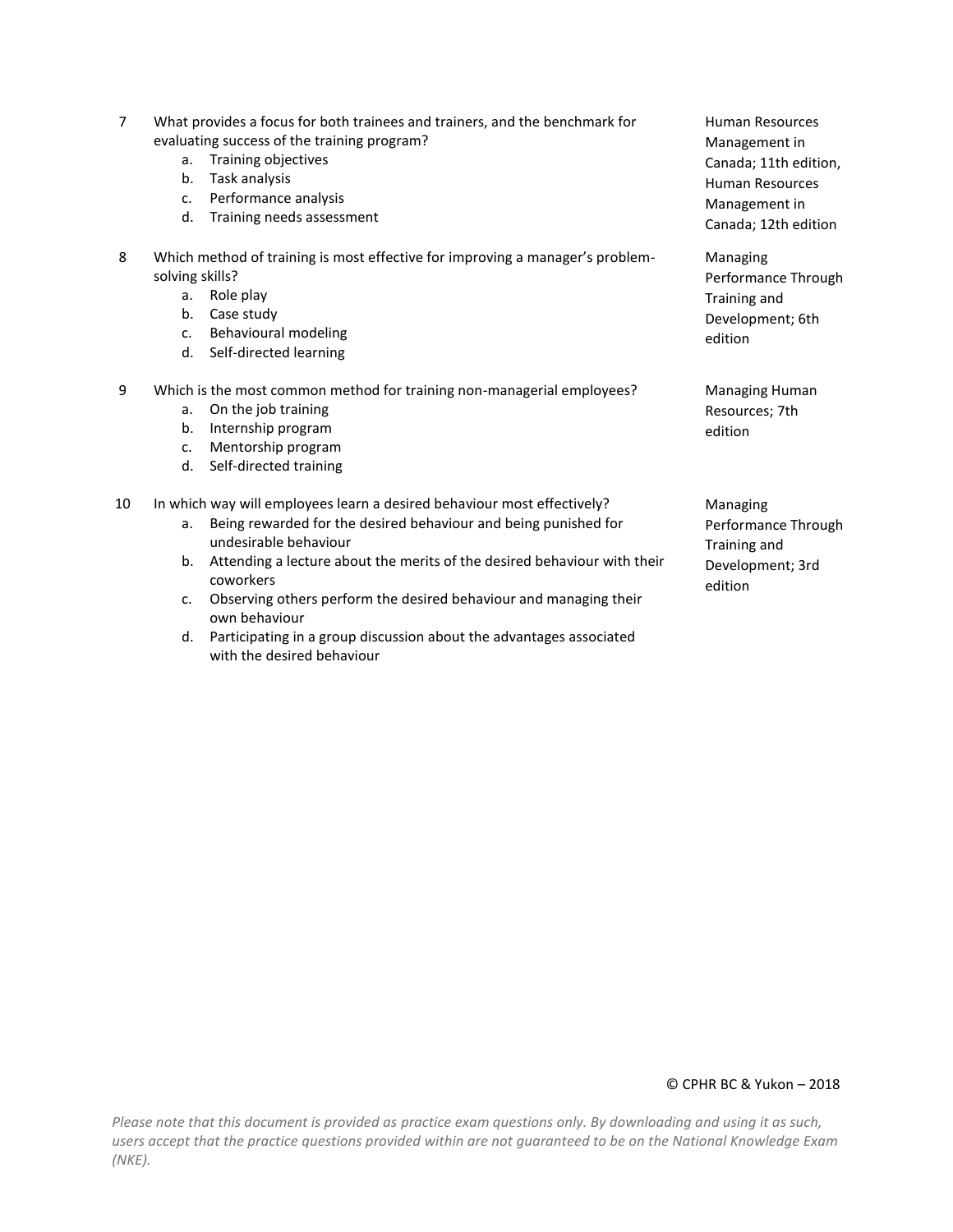## **PRACTICE EXAM QUESTIONS: HEALTH, WELLNESS AND SAFE WORKPLACE**

|              |                                                                                                                                                                                                                                                                                                                                                                                                                                                                                 | <b>References</b>                                                    |
|--------------|---------------------------------------------------------------------------------------------------------------------------------------------------------------------------------------------------------------------------------------------------------------------------------------------------------------------------------------------------------------------------------------------------------------------------------------------------------------------------------|----------------------------------------------------------------------|
| $\mathbf{1}$ | What is the structure of a joint health and safety committee?<br>Management representatives and equal or more workers<br>а.<br>Management representatives, Worker's Compensation Board<br>b.<br>representative and workers<br>Management representatives outnumbering workers<br>c.<br>Management representatives and operational experts such as<br>d.<br>engineers                                                                                                            | Management of<br><b>Occupational Health</b><br>& Safety; 4th edition |
| 2            | Which scenario may constitute sufficient grounds to terminate an employee who<br>is being medically accommodated?<br>The employee has rejected the support and advice of his/her union<br>a.<br>The employee has been disruptive in a manner consistent with a<br>b.<br>disability<br>The employee does not return to full duties within one year of<br>c.<br>returning to work<br>The employee has not adhered to the medical therapy prescribed by<br>d.<br>his/her physician | Management of<br><b>Occupational Health</b><br>& Safety; 5th edition |
| 3            | Which approach is most effective when developing a disability management<br>program?<br>Systems<br>a.<br>Preventative<br>b.<br>Full recovery<br>c.<br>Early intervention<br>d.                                                                                                                                                                                                                                                                                                  | Management of<br><b>Occupational Health</b><br>& Safety; 5th edition |
| 4            | Developing a policy to deal with sexual harassment addresses an environmental<br>change stemming from which area?<br>Team dynamics<br>a.<br>Legal requirements<br>b.<br>Workforce diversity<br>c.<br>Organizational culture<br>d.                                                                                                                                                                                                                                               | Management of<br><b>Occupational Health</b><br>& Safety; 5th edition |
| 5            | Which is a barrier for injured employees returning to work?<br>Impact on their safety record<br>a.<br>Coworkers resentment of job accommodations<br>b.<br>Assessment by the return to work coordinator<br>c.<br>The fear of not returning to their pre-injury job<br>d.                                                                                                                                                                                                         | Management of<br><b>Occupational Health</b><br>& Safety; 5th ed.     |

## © CPHR BC & Yukon – 2018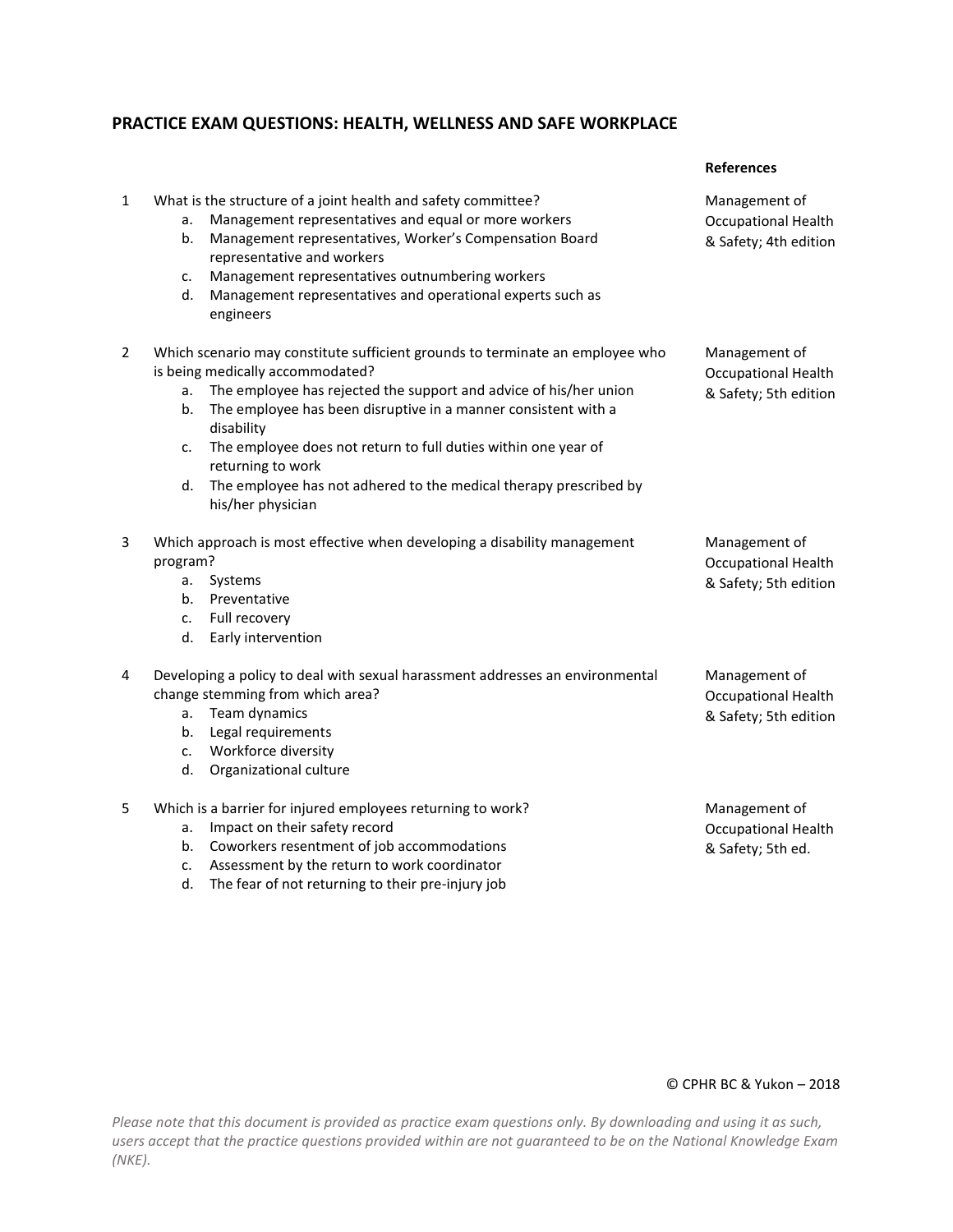| 6              | Return to work case management refers to which action?<br>Providing job enrichment to employees<br>a.<br>Developing an injured employee's career plan<br>b.<br>Staffing a replacement for an injured employee<br>c.                                                             | Management of<br><b>Occupational Health</b><br>& Safety; 5th ed.                                                                                                   |
|----------------|---------------------------------------------------------------------------------------------------------------------------------------------------------------------------------------------------------------------------------------------------------------------------------|--------------------------------------------------------------------------------------------------------------------------------------------------------------------|
|                | Coordinating services for appropriate care to employees<br>d.                                                                                                                                                                                                                   |                                                                                                                                                                    |
| $\overline{7}$ | Which is an approach to workplace safety that relies on the cooperation of the<br>employer and employees?<br>a. Procedural trust model<br>Health and safety model<br>b.<br>Employer-employee model<br>$C_{1}$<br>Share responsibility model<br>d.                               | Canadian Human<br>Resources<br>Management: A<br>Strategic Approach;<br>10th edition                                                                                |
| 8              | A joint health and safety committee is usually required in a workplace once<br>there are how many employees?<br>15<br>a.<br>b.<br>20<br>25<br>C <sub>1</sub><br>d.<br>40                                                                                                        | Canadian Human<br>Resources<br>Management: A<br>Strategic Approach;<br>10th edition- online,<br>Canadian Human<br>Resources<br>Management: A<br>Strategic Approach |
| 9              | Which is a cause of repetitive strain injury?<br>Increase variability in job tasks and routines<br>a.<br>Fatigue due to increased work hours<br>b.<br>Manufacturing work environments and work hardening<br>c.<br>Unnatural posture and force application to hinge joints<br>d. | Management of<br><b>Occupational Health</b><br>& Safety; 6th edition                                                                                               |
| 10             | What is a company practicing when it takes all reasonable steps to avoid an<br>accident?                                                                                                                                                                                        | Management of<br><b>Occupational Health</b>                                                                                                                        |

- accident? a. Due process
	- b. Due diligence
	- c. Medical accommodation
	- d. Hazard identification

and Safety; 7th edition, p. 11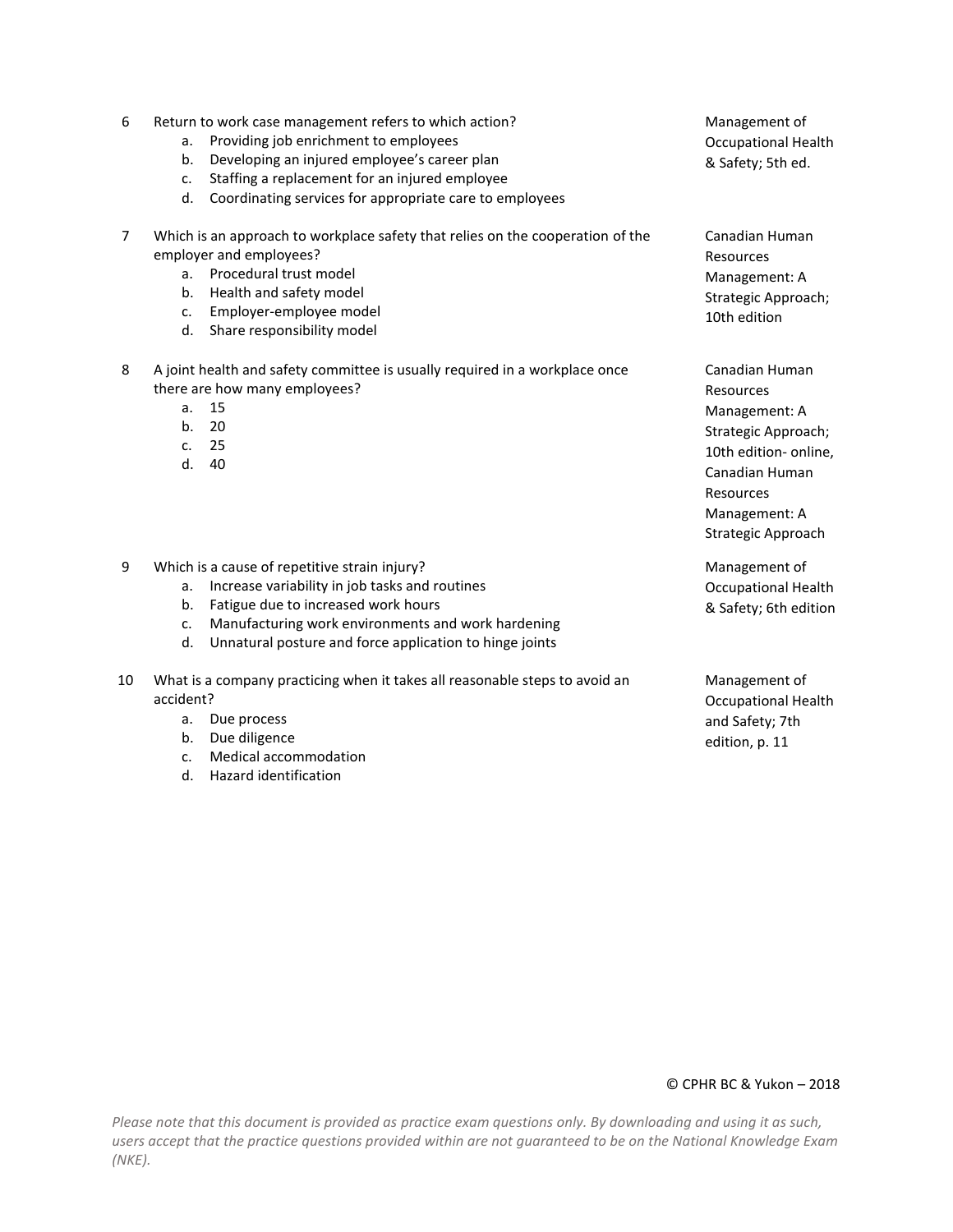# **PRACTICE EXAM QUESTIONS: HR METRICS, REPORTING AND FINANCIAL MANAGEMENT**

**References**

| 1 | applicants?<br>a.<br>b.<br>c.<br>d.  | Which selection tool or method most fairly assesses minority<br>Top down selection<br>Rational weighting<br>Informal interviewing<br>Structure interviewing                                                                                                                                                                                                                                                                                                                                                                                                          | Recruitment and Selection in<br>Canada; 5th edition         |
|---|--------------------------------------|----------------------------------------------------------------------------------------------------------------------------------------------------------------------------------------------------------------------------------------------------------------------------------------------------------------------------------------------------------------------------------------------------------------------------------------------------------------------------------------------------------------------------------------------------------------------|-------------------------------------------------------------|
| 2 | a.<br>b.<br>c.                       | An organization is experiencing lower customer retention as a<br>result of higher employee attrition rates. Which term best<br>describes the statement?<br>Leading indicator<br>Lagging indicator<br>Efficiency<br>d. Attitudes                                                                                                                                                                                                                                                                                                                                      | Strategic Human Resource<br>Planning; 5th edition           |
| 3 | performance?<br>a.<br>b.<br>c.<br>d. | Which approach can provide objective comparative data with<br>best in class organizations to enhance organizational<br>Benchmarking<br>Utility analysis<br>Cost benefit analysis<br>Human resources scorecard                                                                                                                                                                                                                                                                                                                                                        | Strategic Human Resource<br>Planning; 6th edition, page 384 |
| 4 | legislation?<br>a.<br>b.<br>c.<br>d. | Which practice is allowable by organizations under privacy<br>Conducting surveillance and monitoring employees<br>without the employees' knowledge<br>Creating a policy that restricts access to employee<br>files, including employees wanting to access their<br>own files<br>Collecting information about the birth country of all<br>employees, regardless of position, to facilitate<br>international transfers<br>Communicating to employees that they have no<br>privacy rights with any material delivered or received<br>through company email or voicemail | Managing Human Resources; 7th<br>edition                    |

### © CPHR BC & Yukon – 2018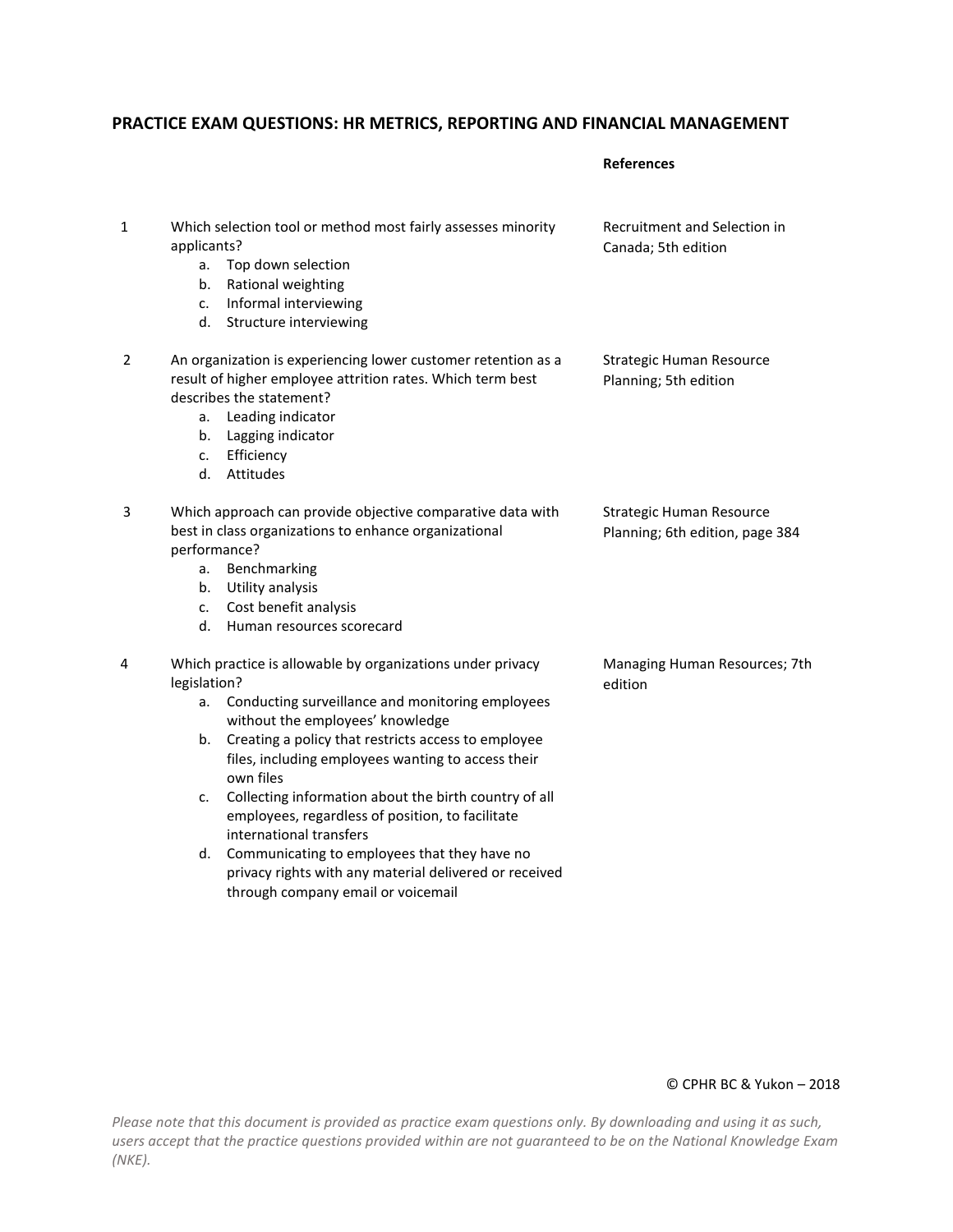| 5                                                                               | What is the first step an employer should take to reduce the<br>Managing Human Resources; 6th<br>likelihood of legal challenges to its performance appraisal<br>edition<br>system? |                                                                                                                                     |                                                                       |
|---------------------------------------------------------------------------------|------------------------------------------------------------------------------------------------------------------------------------------------------------------------------------|-------------------------------------------------------------------------------------------------------------------------------------|-----------------------------------------------------------------------|
|                                                                                 | а.<br>b.                                                                                                                                                                           | Develop performance criteria through job analysis<br>Develop safeguards to prevent immediate dismissal<br>based on poor performance |                                                                       |
|                                                                                 | c.                                                                                                                                                                                 | Ensure that performance appraisals are approved by<br>human resources personnel                                                     |                                                                       |
|                                                                                 |                                                                                                                                                                                    | d. Ensure that managers and supervisors observe<br>employee behaviour closely                                                       |                                                                       |
| What measures the relevance of the test to the individual<br>6<br>being tested? |                                                                                                                                                                                    | Recruitment and Selection; 6th<br>edition, p. 45                                                                                    |                                                                       |
|                                                                                 | а.                                                                                                                                                                                 | Face validity                                                                                                                       |                                                                       |
|                                                                                 | b.                                                                                                                                                                                 | Predictive validity                                                                                                                 |                                                                       |
|                                                                                 | c.                                                                                                                                                                                 | Concurrent validity                                                                                                                 |                                                                       |
|                                                                                 |                                                                                                                                                                                    | d. Generalizability                                                                                                                 |                                                                       |
| 7                                                                               |                                                                                                                                                                                    | What is the process that examines long-term projects and<br>chooses the ones offering the best returns while enhancing              | The Future of Business; 3rd edition                                   |
|                                                                                 |                                                                                                                                                                                    | the organization's value?                                                                                                           |                                                                       |
|                                                                                 | а.                                                                                                                                                                                 | Project budgeting                                                                                                                   |                                                                       |
|                                                                                 |                                                                                                                                                                                    | b. Breakeven analysis                                                                                                               |                                                                       |
|                                                                                 | d.                                                                                                                                                                                 | c. Cash management<br>Capital budgeting                                                                                             |                                                                       |
|                                                                                 |                                                                                                                                                                                    |                                                                                                                                     |                                                                       |
| 8                                                                               |                                                                                                                                                                                    | Which statistic should be used to examine the midpoint that                                                                         | Strategic Compensation in Canada;                                     |
|                                                                                 |                                                                                                                                                                                    | splits a salary distribution in half?                                                                                               | 3rd edition                                                           |
|                                                                                 | a.                                                                                                                                                                                 | Mean                                                                                                                                |                                                                       |
|                                                                                 | b.                                                                                                                                                                                 | Mode<br>Standard deviation                                                                                                          |                                                                       |
|                                                                                 | c.<br>d.                                                                                                                                                                           | Median                                                                                                                              |                                                                       |
|                                                                                 |                                                                                                                                                                                    |                                                                                                                                     |                                                                       |
| 9                                                                               |                                                                                                                                                                                    | What is present value?                                                                                                              | Author: Rich, J. S., Jones, J. P.,                                    |
|                                                                                 |                                                                                                                                                                                    | a. A determination of present amounts based on future<br>cash flows                                                                 | Mowen, M. M., Hansen, D. R.,<br>Jones, D., & Tassone, R., Year: 2017, |
|                                                                                 |                                                                                                                                                                                    | b. An asset arising from the payment of cash that has<br>not been used by the end of the present period                             | Title: Cornerstones of financial                                      |
|                                                                                 | c.                                                                                                                                                                                 | A measure of the proportion of present capital                                                                                      | accounting (2nd Cdn. ed.).,<br>Publisher: Toronto: Nelson             |
|                                                                                 | d.                                                                                                                                                                                 | provided by creditors<br>The company's present ability to pay obligations as                                                        | Education Ltd., Page(s): 811                                          |
|                                                                                 |                                                                                                                                                                                    | they become due                                                                                                                     |                                                                       |
| 10                                                                              |                                                                                                                                                                                    | A flexible activity budget does which of the following?                                                                             |                                                                       |
|                                                                                 | a.                                                                                                                                                                                 | Includes only fixed costs                                                                                                           |                                                                       |
|                                                                                 | b.                                                                                                                                                                                 | Includes fixed and variable costs                                                                                                   |                                                                       |
|                                                                                 | c.                                                                                                                                                                                 | Computes expected costs at different levels of<br>activity                                                                          |                                                                       |

*Please note that this document is provided as practice exam questions only. By downloading and using it as such, users accept that the practice questions provided within are not guaranteed to be on the National Knowledge Exam (NKE).*

d. Pertains to a particular level of activity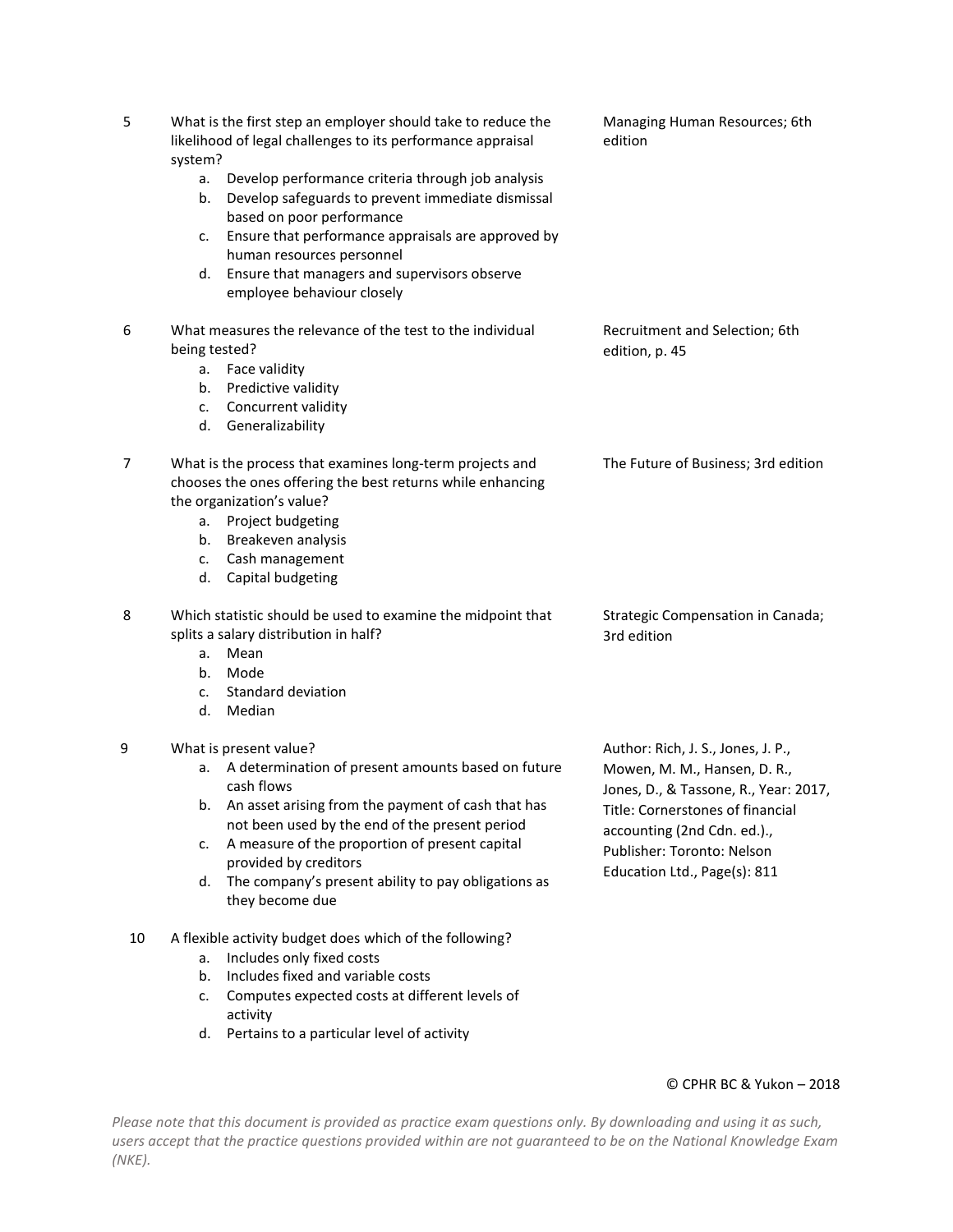## **PRACTICE EXAM QUESTION ANSWER GUIDE**

## **Strategy**

| #              | Answer                                                             |
|----------------|--------------------------------------------------------------------|
| 1              | d. All of the above                                                |
| $\overline{2}$ | a. Turnaround strategy                                             |
| 3              | b. Force field analysis                                            |
| 4              | b. Future trends                                                   |
| 5              | d. Consequential                                                   |
| 6              | b. Forecast demand for labour                                      |
| 7              | b. Learning organization                                           |
| 8              | c. Performance measurement examining organizational learning,      |
|                | financial management, internal operations, and customer management |
| 9              | c. Environmental scanning                                          |
| 10             | a. Moral intensity                                                 |
|                |                                                                    |

# **Professional Practice**

| #             | Answer                                                                     |
|---------------|----------------------------------------------------------------------------|
| 1             | Disability<br>a.                                                           |
| $\mathcal{P}$ | Canada Labour Code<br>a.                                                   |
| 3             | Confidentiality, conflict of interest, competence, and legal               |
|               | requirements                                                               |
| 4             | Their pervasive feeling of boredom<br>b.                                   |
| 5             | Distributive justice<br>a.                                                 |
| 6             | A potential for conflict if team members have not been provided with<br>d. |
|               | appropriate training to help them respect cultural differences             |
| 7             | Showing favoritism in hiring and promotion<br>c.                           |
| 8             | Senior leadership as managers to junior employees<br>a.                    |
| 9             | Employers may use a three-step test to defend a discriminatory<br>a.       |
|               | employment practice or policy                                              |
| 10            | Recorded or not, about an individual<br>c.                                 |

#### © CPHR BC & Yukon – 2018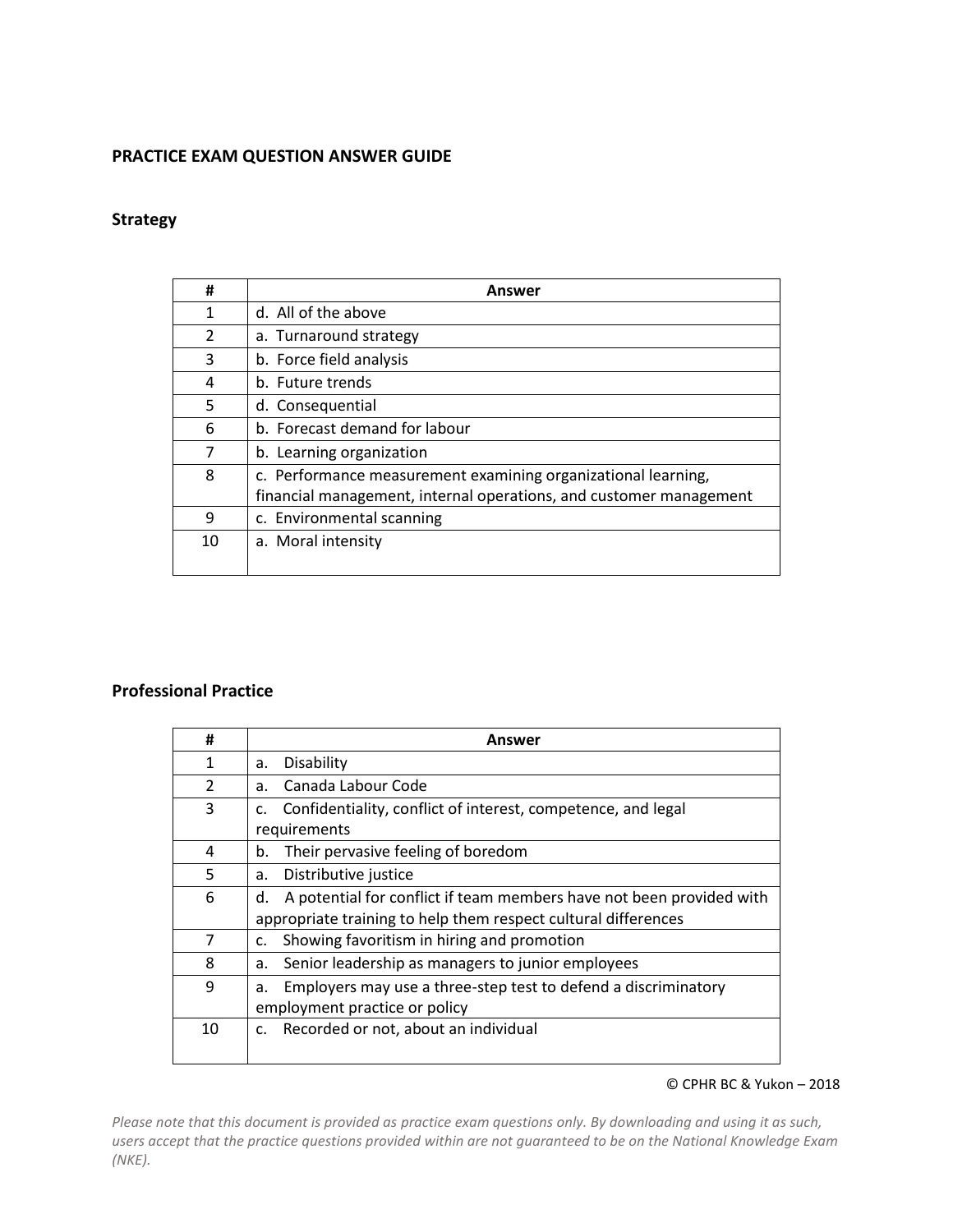# **Engagement**

| #                        | Answer                                                                                                                                                                               |
|--------------------------|--------------------------------------------------------------------------------------------------------------------------------------------------------------------------------------|
| $\mathbf{1}$             | <b>Needs</b><br>b.                                                                                                                                                                   |
| $\overline{\mathcal{L}}$ | Allows management to monitor employees' feelings and concerns<br>d.<br>while making it clear that employees can communicate concerns and get<br>responses                            |
| 3                        | Affective<br>a.                                                                                                                                                                      |
| 4                        | Satisfaction with the job, prospects for future growth, and<br>а.<br>opportunity for challenging work                                                                                |
| 5                        | It is a set of principles and practices whose core ideas include<br>a.<br>understanding customer needs, doing things right the first time and<br>striving for continuous improvement |
| 6                        | Understanding the attitudes and behaviours of individuals and groups<br>d.<br>in organizations                                                                                       |
| 7                        | High involvement<br>a.                                                                                                                                                               |
| 8                        | Grapevine<br>а.                                                                                                                                                                      |
| 9                        | <b>Expectancy theory</b><br>c.                                                                                                                                                       |
| 10                       | Receipt of support from the organization<br>$b_{\cdot}$                                                                                                                              |

# **Workforce Planning & Talent Management**

| #             | Answer                                                               |
|---------------|----------------------------------------------------------------------|
| 1             | b. High complexity jobs                                              |
| $\mathcal{P}$ | a. Job site development                                              |
| 3             | a. To have a plan to replace the organization's leaders              |
| 4             | a. Process-based                                                     |
| 5             | d. The percentage of applicants who advance to the next stage of the |
|               | selection process                                                    |
| 6             | a. Leadership, interpersonal, and other skills can be identified     |
| 7             | c. Functional job analysis                                           |
| 8             | d. It is effective with tasks that are interdependent                |
| 9             | a. Merit pay                                                         |
| 10            | d. Grievance procedure                                               |
|               |                                                                      |

#### © CPHR BC & Yukon – 2018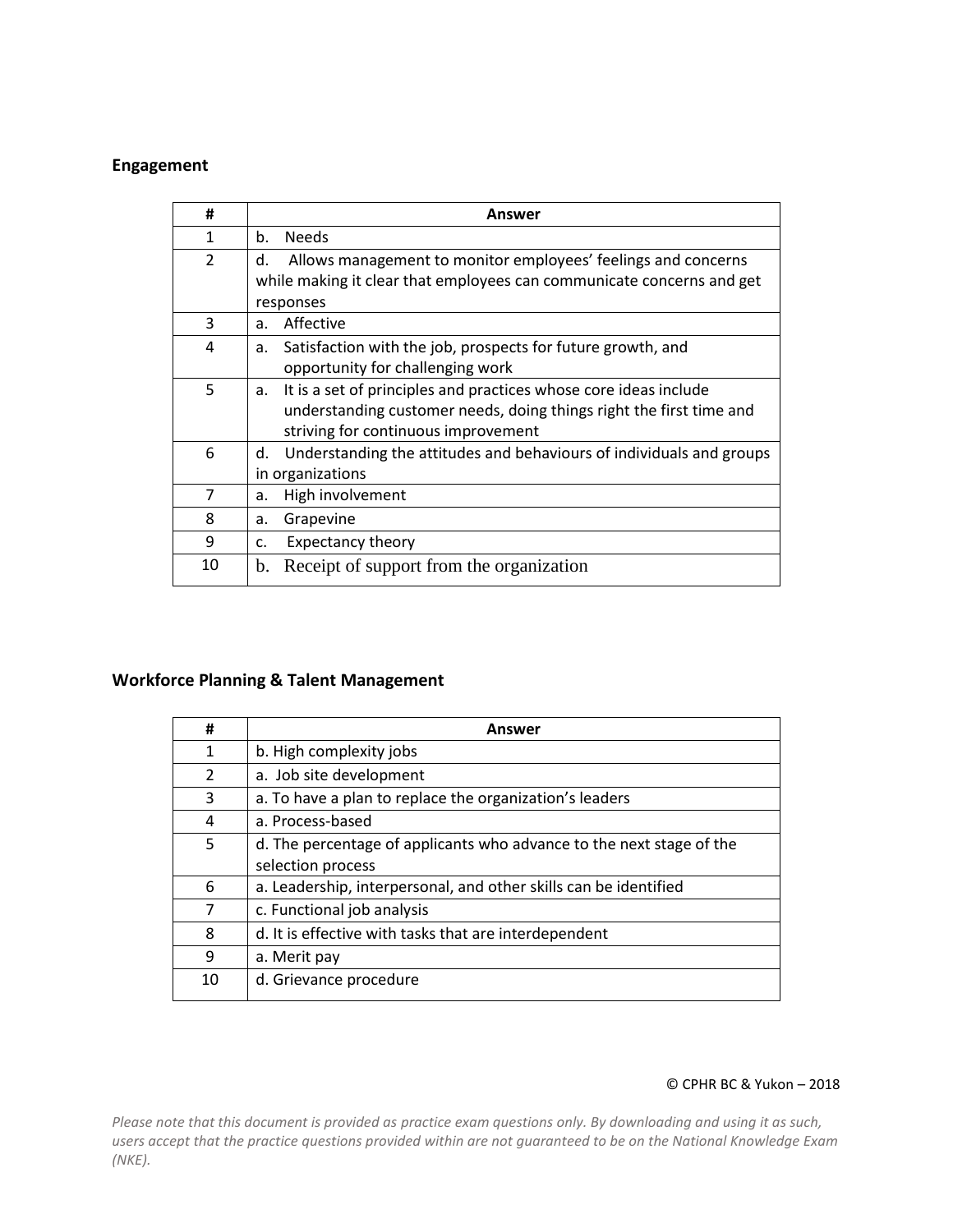# **Labour and Employee Relations**

| #              | Answer                                                                                                                       |
|----------------|------------------------------------------------------------------------------------------------------------------------------|
| 1              | a. Arbitration                                                                                                               |
| $\overline{2}$ | a. Residual rights                                                                                                           |
| 3              | b. Grievance procedure                                                                                                       |
| 4              | c. To prohibit the distribution of union literature on company property on<br>company time                                   |
| 5              | c. The process whereby an impartial third party makes a final and binding<br>decision on all outstanding issues in a dispute |
| 6              | d. Interest-based bargaining                                                                                                 |
| 7              | d. Seniority is a fair and legitimate means of making employment related<br>decisions                                        |
| 8              | d. Grievance procedure                                                                                                       |
| 9              | b. Management rights                                                                                                         |
| 10             | a. Grievance procedure                                                                                                       |

## **Total Rewards**

| #  | <b>Answer</b>                                                              |
|----|----------------------------------------------------------------------------|
| 1  | b. Defined benefit plan                                                    |
| 2  | c. Utility analysis                                                        |
| 3  | b. Reward system                                                           |
| 4  | b. Lag                                                                     |
| 5  | a. Demography                                                              |
| 6  | c. Contributions are assessed as a percentage of payroll and vary with the |
|    | nature of the industry                                                     |
| 7  | a. Classify jobs according to ability requirements                         |
| 8  | a. Group life insurance                                                    |
| 9  | d. Organization size                                                       |
| 10 | d. Predictability of pension amount                                        |

### © CPHR BC & Yukon – 2018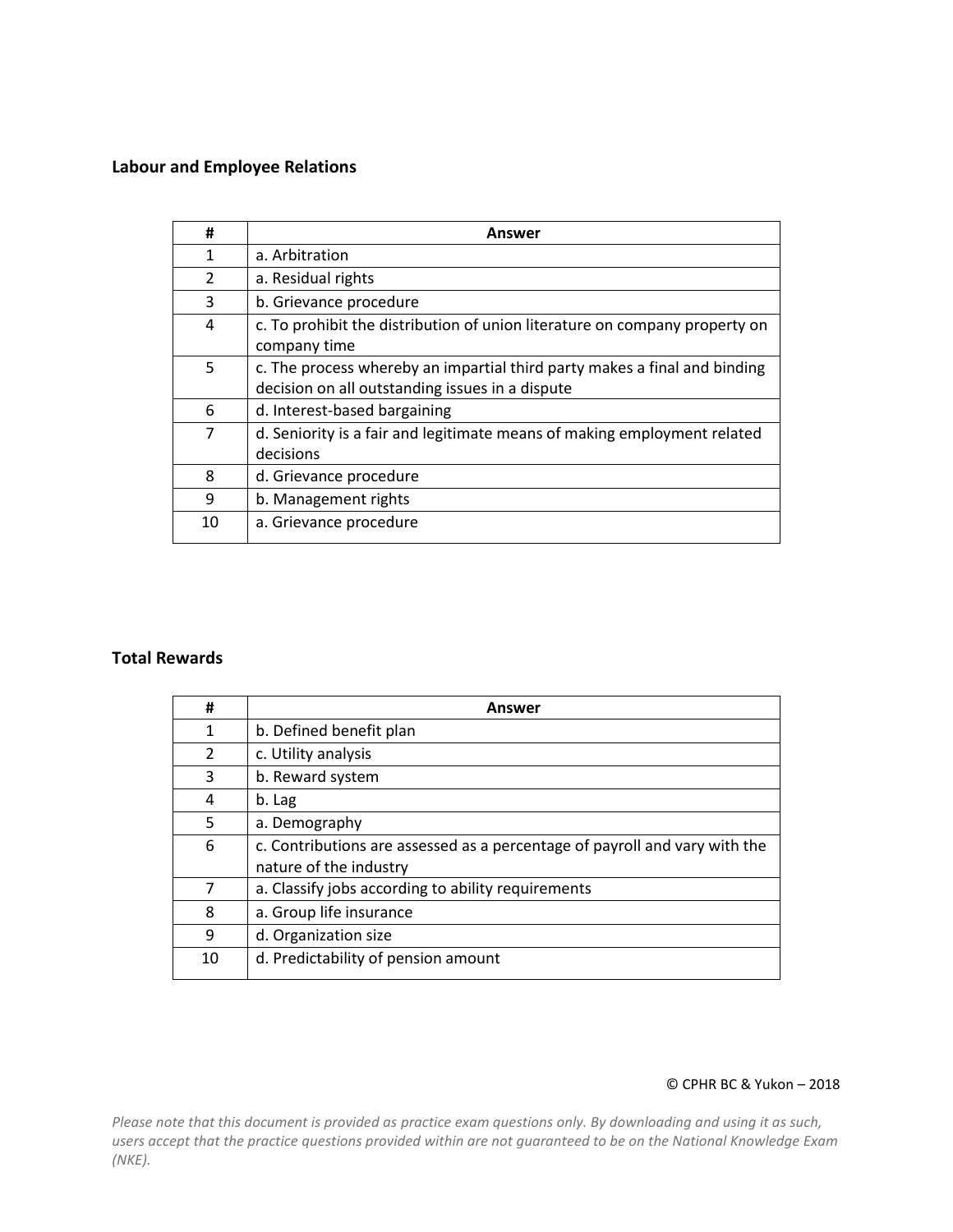# **Learning & Development**

| #             | Answer                                                                   |
|---------------|--------------------------------------------------------------------------|
| 1             | d. Bring geographically dispersed employees to one central training      |
|               | location                                                                 |
| $\mathcal{P}$ | b. Reactions, learning, behaviours, results                              |
| 3             | b. Task analysis                                                         |
| 4             | c. Production records, quality control reports, and grievances           |
| 5             | b. Providing trainees with opportunities to apply to their job what they |
|               | have learned                                                             |
| 6             | d. Using physical and tactile activities                                 |
| 7             | a. Training objectives                                                   |
| 8             | b. Case study                                                            |
| 9             | a. On the job training                                                   |
| 10            | c. Observing others perform the desired behaviour and managing their     |
|               | own behaviour                                                            |

# **Health, Wellness & Safe Workplace**

| #              | Answer                                                               |
|----------------|----------------------------------------------------------------------|
| $\mathbf{1}$   | a. Management representatives and equal or more workers              |
| $\overline{2}$ | d. The employee has not adhered to the medical therapy prescribed by |
|                | his/her physician                                                    |
| 3              | a. Systems                                                           |
| 4              | b. Legal requirements                                                |
| 5              | d. The fear of not returning to their pre-injury job                 |
| 6              | d. Coordinating services for appropriate care to employees           |
| 7              | d. Share responsibility model                                        |
| 8              | b.20                                                                 |
| 9              | d. Unnatural posture and force application to hinge joints           |
| 10             | b. Due diligence                                                     |

#### © CPHR BC & Yukon – 2018